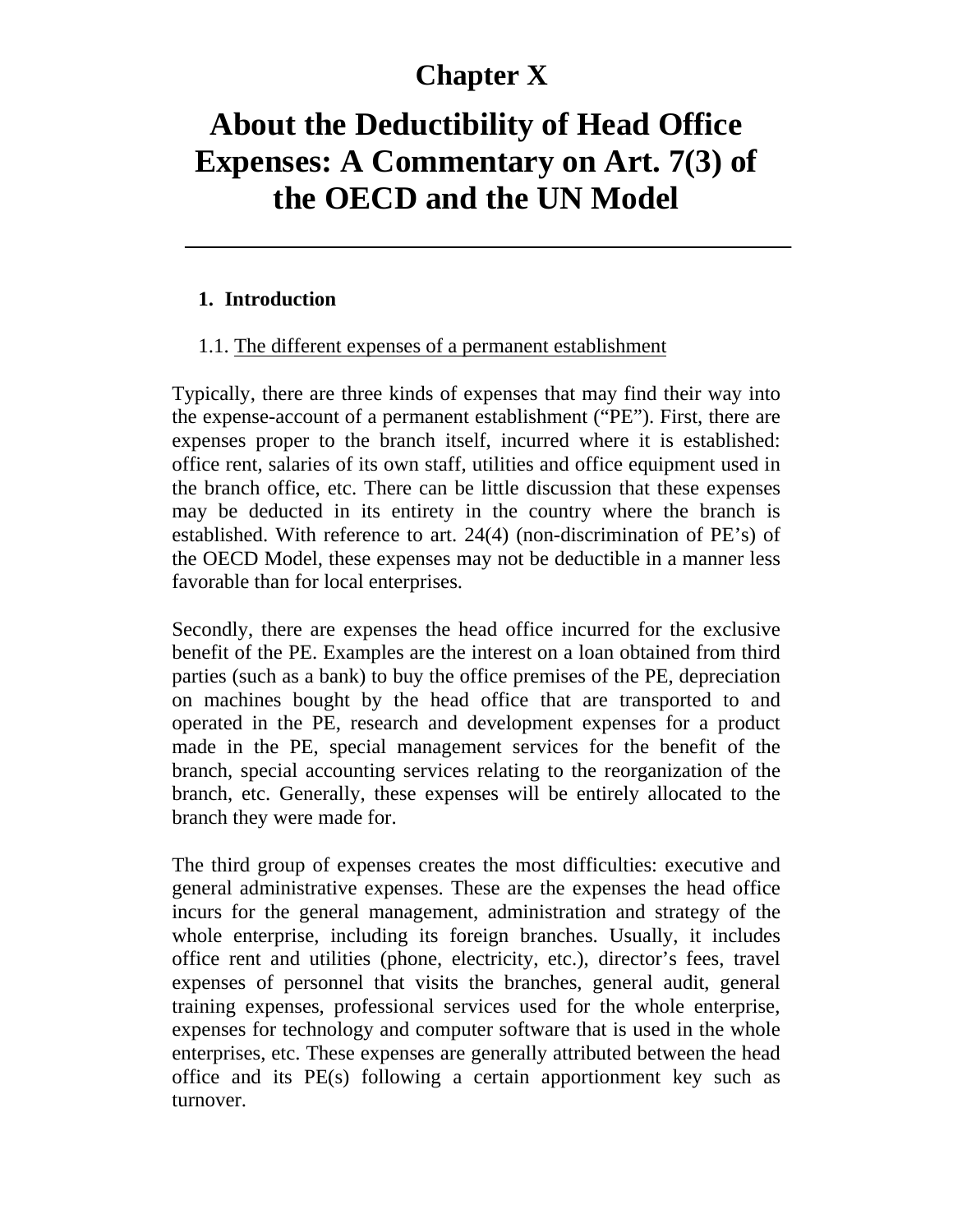In this article the question is addressed which expenses of the second and the third group may be deducted by a PE. In other words, which kinds of services may the head office attribute to one of its PE's for tax purposes, a matter that is under treaty law most importantly prescribed by art. 7(3) of the OECD Model. How the deductible amount should be calculated is not examined in this article.

#### 1.2. General rule for the determination of the income of a PE

Under tax treaty law, art. 7 (2) contains the general rule on the determination of the profit of a branch or any other kind of permanent establishment. This rule states that the profits attributed to the PE are those which the PE would have made if, instead of dealing with its head office, it had been dealing with an entirely separate enterprise under conditions and prices of the open market. In other words, the PE must, for the purpose of determining its profit, be treated as if it was an enterprise of its own, and not just a part of the enterprise of the head office. This general rule is sometimes referred to as the "fiction of independence"<sup>1297</sup>, because the PE is treated for tax purposes as if it is a separate entity while it has as a matter of fact no separate juristic personality.

Usually, in practice, a PE will submit its tax return in the country where it is established on the basis of accounts that are available within the enterprise and which show the profit of each branch separately. Insofar as those accounts incorporate the consequences of "agreements" with the head office, a reassessment may be in order for tax purposes in the country where the PE is situated, as explained below.

The subject matter of art.  $7(2)$  and  $7(3)$  is closely related<sup>1298</sup>. On this subject, the OECD Commentary points out that:

*"It has sometimes been suggested that the need to reconcile paragraphs 2 and 3 created practical difficulties as paragraph 2 required that prices between the permanent establishment and the head office be normally charged on an arm's length* 

 $1297$  Endfellner, C., "Managementleistungen zwischen Stammhaus und Betriebstatte", Steuer und Wirtschaft International, Sep. 2001 (nr. 9), p. 381.; Van Crombrugge, S., "De winstbepaling van Belgische en vaste inrichtingen", Tijdschrift voor Rechtspersoon en Vennootschap, 1988, p. 397.

<sup>&</sup>lt;sup>1298</sup> Burgers, I., "Commentary on art. 7 of the OECD Model: Allocation of Profits to a Permanent Establishment", in The Taxation of Permanent Establishments*, IBFD*, 1994, p. 16.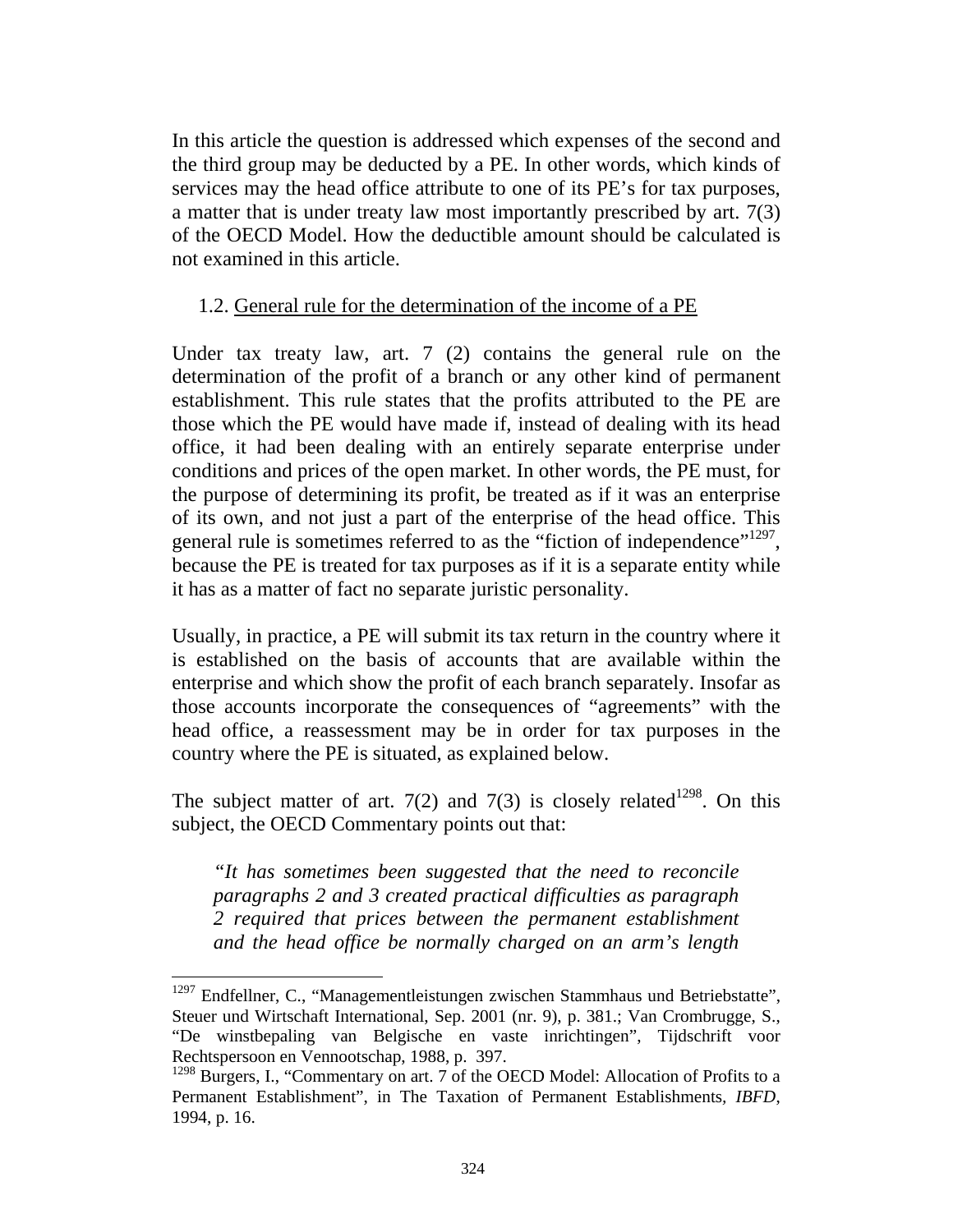*basis, giving to the transferring entity the type of profit which it might have been expected to make were it dealing with an independent enterprise, whilst the wording of paragraph 3 suggested that the deduction for expenses incurred for the purposes of permanent establishments should be the actual cost of those expenses, normally without adding any profit element. In fact, whilst the application of paragraph 3 may raise some practical difficulties, especially in relation to the separate enterprise and arm's length principles underlying paragraph 2, there is no difference of principle between the two paragraphs. Paragraph 3 indicates that in determining the profits of a permanent establishment, certain expenses must be allowed as deductions whilst paragraph 2 provides that the profits determined in accordance with the rule contained in paragraph 3 relating to the deduction of expenses must be those that a separate and distinct enterprise engaged in the same or similar activities under the same or similar conditions would have made. Thus, whilst paragraph 3 provides a rule applicable for the determination of the profits of the permanent establishment, paragraph 2 requires that the profits so determined correspond to the profits that a separate and independent enterprise would have made".* 

#### **2. Head Office Expenses under Art. 7(3) OECD Model**

2.1.General comments on the interpretation of art. 7(3) OECD Model

The text of the 3<sup>rd</sup> paragraph of art. 7 of the OECD Model reads as follows:

*"In determining the profits of a permanent establishment, there shall be allowed as deductions expenses which are incurred for the purposes of the permanent establishment, including executive and general administrative expenses so incurred, whether in the State in which the permanent establishment is situated or elsewhere".* 

The OECD Commentary on these provisions was replaced in 1994, pursuant to an OECD Report on Attribution of Income to Permanent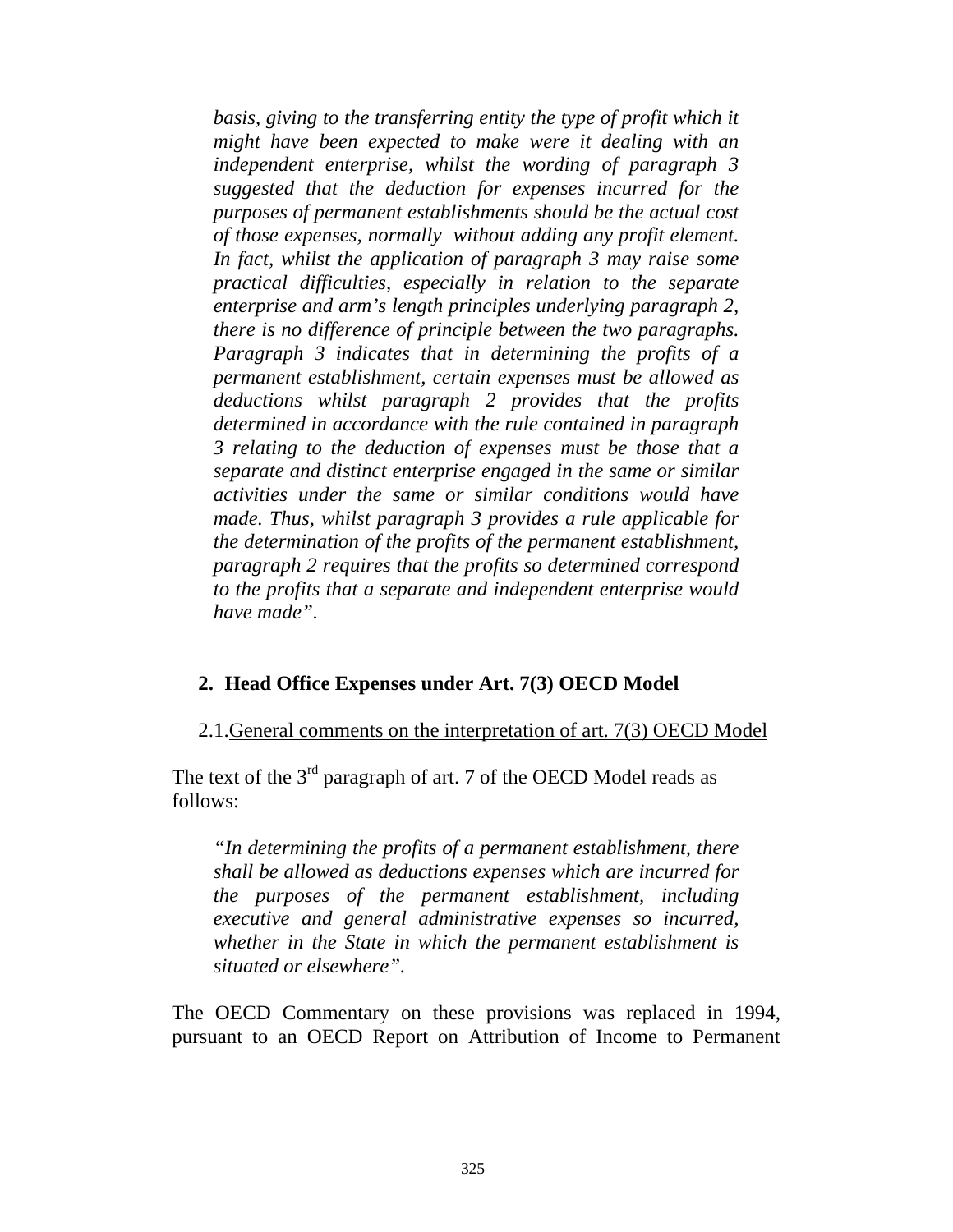Establishments<sup>1299</sup>. Very recently, the OECD released a discussion draft for comments entitled: "The Attribution of Profits to Permanent Establishments<sup>"1300</sup>. Point D of that discussion draft addresses the interpretation of art. 7(3) and is relevant for this study<sup>1301</sup>. In the near future, the OECD Commentary could be redrafted to take the results of this initiative into account, but it is too early to tell if there will be any significant changes.

It is noteworthy that the drafters of the OECD Model found it necessary to provide a special rule on profit determination of PE's with respect to expenses, distinct from art. 7(2). Notwithstanding that the two paragraphs are in some respects not different<sup>1302</sup>, the general rule laid down in art. 7(2) apparently did not suffice in itself to express the intention of the drafters, and by proxy, the contracting states that adopt their text. The drafters' special attention for head office expenses is understandable. They were of course aware that many countries are wary of allowing expenses incurred abroad to be deductible for a local PE. After all, a PE is, as a non-resident, only taxable on domestic income, so reluctance to allow foreign expenses is reasonable. On the other hand, the drafters had to recognize that in most cases, a PE depends to a large extent on its head office to perform its business functions. Many PE's are not able to operate without the management and administration carried out in the head office for the purpose of the PE. Article 7(3) makes sure that such expenses would also be taken into account for determining the taxable profit of the PE.

From the ordinary meaning of the text of both paragraphs, the intention of the contracting states can be derived. Article 7(2) talks only of "attribution" of expenses to a PE for tax treaty purposes, arguably leaving room for the contracting state to disallow the deduction of that particular expense on the basis of its domestic tax law. Article  $7(3)$  imposes in my

<sup>1299</sup> OECD, Report on Attribution of Income to Permanent Establishments, *Paris,* 1993.

<sup>&</sup>lt;sup>1300</sup> OECD, "The Attribution of Profits to Permanent Establishments- A Discussion Draft", *Paris*, February 2001, (hereafter referred to as "OECD Discussion Draft"). <sup>1301</sup> OECD, Discussion Draft, par. 161-175.

<sup>&</sup>lt;sup>1302</sup> Van Raad has suggested that art. 7(3) should be deleted, or replaced by the following paragraph: "In determining the profits of a permanent establishment, there shall be allowed as deductions which it might be expected to incur if it were a distinct and separate enterprise as referred to in par. 2, including executive and general administrative expenses so incurred", in "The 1977 OECD Model Convention and Commentary: selected suggestions for amendment of art. 5 and 7", *Intertax*, 1991, p. 500.; See also Burgers, I., Taxation and Supervision of Branches of International Banks, *IBFD*, Amsterdam, 1991, p. 498.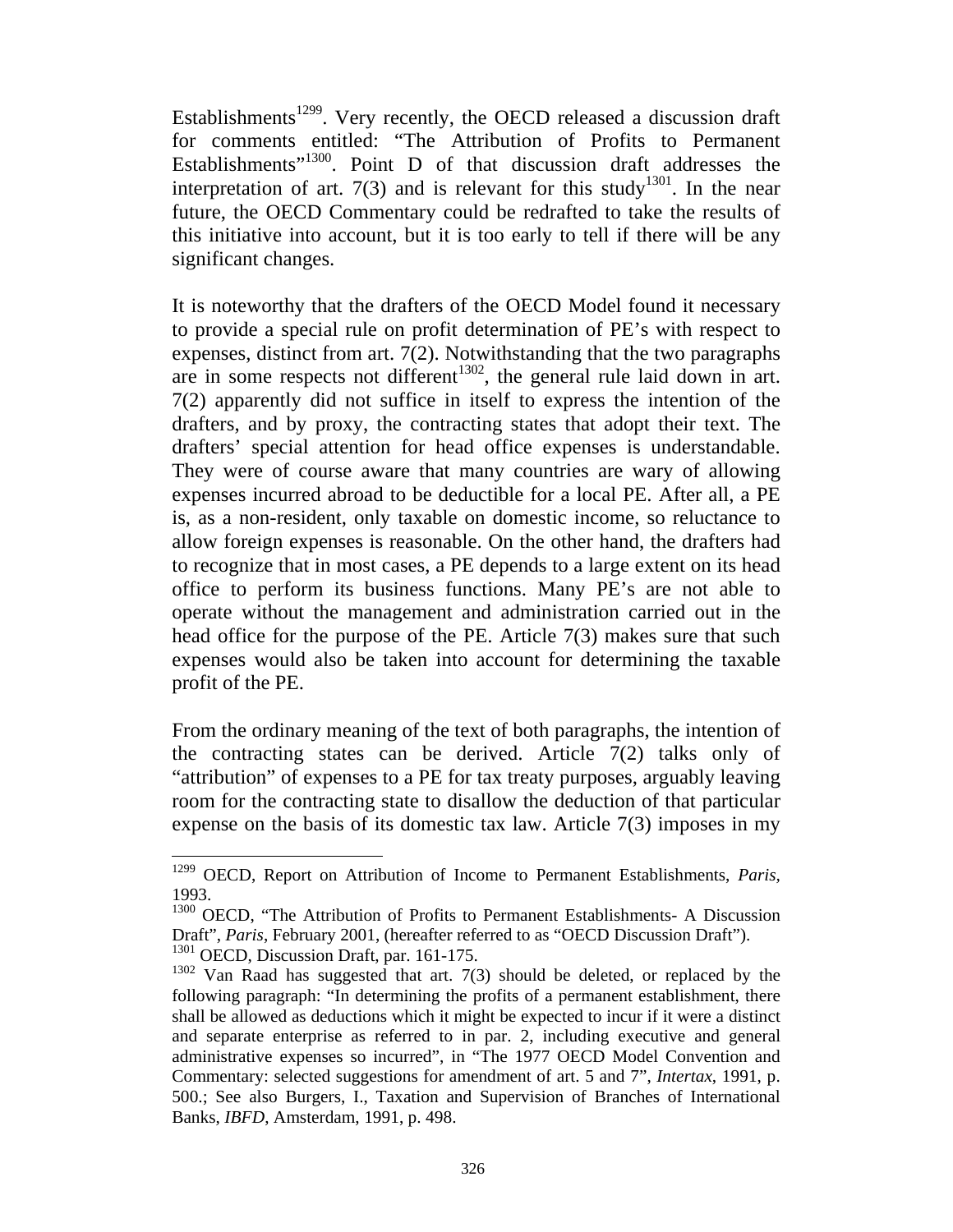view a further obligation on a contracting state to allow certain expenses as a deduction. In this sense there is indeed a difference between the two paragraphs $^{1303}$ .

The contracting states had, by adopting this clause from the OECD Model into their treaty, the intention to make it clear that just because expenses were incurred outside of the PE's jurisdiction, or just because the expenses were not made in the exclusive benefit of the PE, said expenses may not be disallowed for tax purposes by the contracting state where the PE is situated<sup>1304</sup>.

# 2.2. "there shall be allowed as deductions": Cudd Pressure Control Inc. vs. The Queen

The issue of the relationship between rules on deductibility of head office expenses in domestic law the tax treaty rules on the subject, and particularly the difference between the treaty "attributing" expenses and "allowing deduction" of expenses, was addressed in rather unfortunate terms by the Tax Court of Canada in the matter of Cudd Pressure Control Inc. vs. The Queen  $^{1305}$ .

In that case, the taxpayer Cudd is a US corporation that renders technical services to the oil industry, including controlling and repairing oil wells with a piece of equipment which is called a "snubbing unit". A customer in Canada requested the services of Cudd , which transferred its equipment to Canada and operated there with a crew during 8 months. This activity constituted a PE under the treaty. For determining its taxable profit in Canada (the profit of the PE), the taxpayer submitted that a "rent" of the equipment should be allowed for deduction in Canada. However, no real payment or booking had taken place, and the taxpayer had to argue that a "notional" expense should be allowed for deduction, which is contrary to Canadian domestic law. The tax authorities submitted that the taxpayer's interpretation finds no support in the US-Canadian tax treaty<sup>1306</sup>. The court agreed with the tax authorities.

 $1303$  A difference which is not pointed out in the OECD Commentary, par. 17.; See also OECD, Discussion Draft, par. 172. One could argue that "attribution" in art. 7(2) leads, at least with respect to expenses, to "being allowed as a deduction" in much the same way as specified in art. 7(3). This may be true (see below 4.2. b) with footnotes) but that still does not change the conclusions formulated in this article.

<sup>1304</sup> Discussion Draft, par. 173-174.; Van Raad, *Intertax*, 2001, p. 163-164.

<sup>1305</sup> Cudd Pressure Control vs. The Queen, 25 May 1995, 95 *TNI* 214-20.

<sup>&</sup>lt;sup>1306</sup> US-Canada tax treaty of 1948, art. III 1; "If an enterprise of one of the contracting states has a permanent establishment in the other state, there shall be attributed to such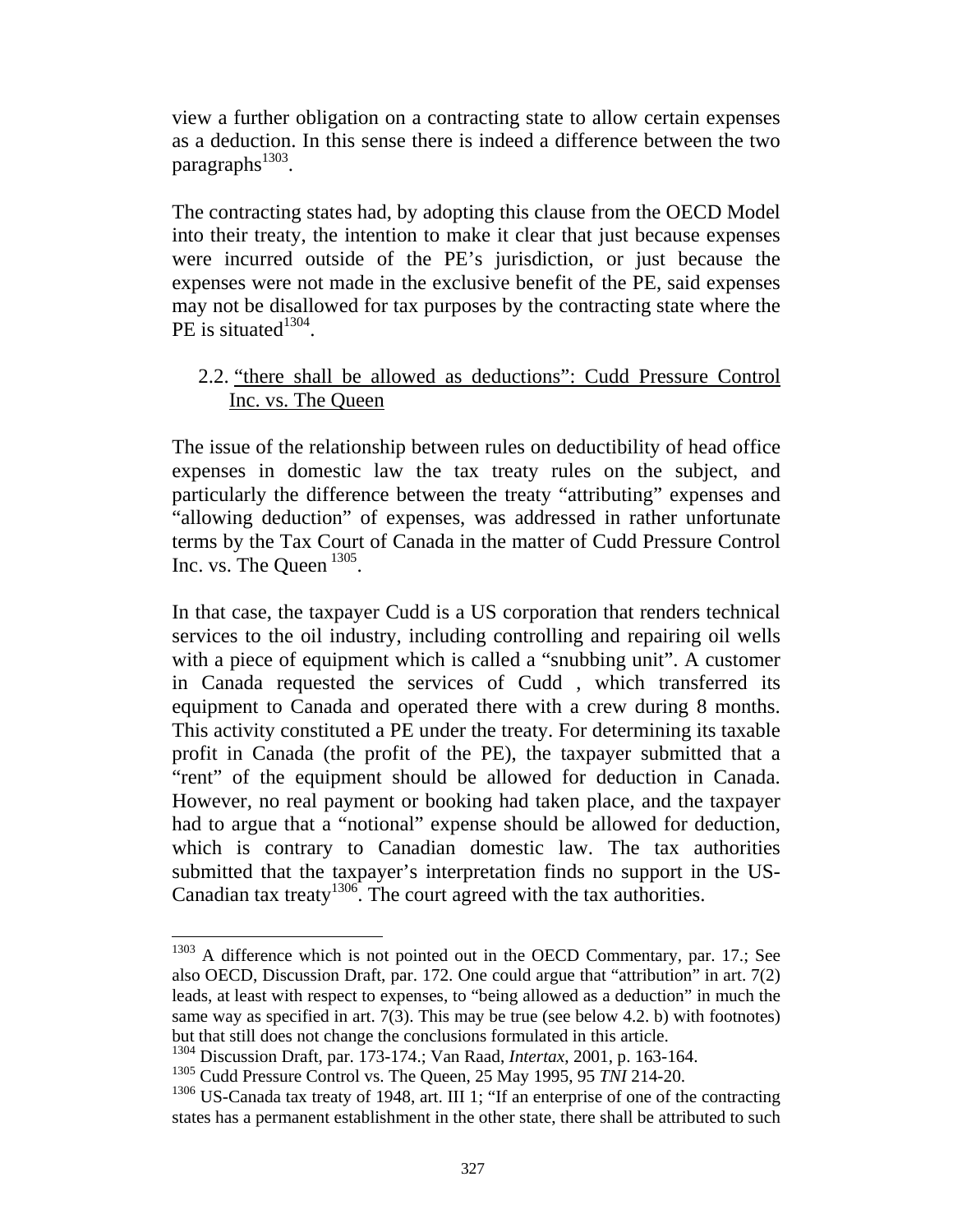The Canadian Tax Court stated that the treaty only attributes and allocates income and expenses, and leaves it up to the domestic law of the states to decide whether a particular expense is deductible:

*"The primary purpose of art. III is to enable the source country, in this case Canada, to properly determine and allocate the net profits arising from the Appellant's Canadian business. There is no definition or limitation in Articles I or III of the phrases 'net industrial and commercial profits' and 'all expenses wherever incurred'. Thus it reasonably follows that in order to determine the profits allocable to the PE reference must be made to the internal laws of the country in which the establishment is situated to determine whether the expenses claimed as a deduction are allowable".* 

This consideration of the court is only partly true because it ignores the ordinary meaning of the terms "allowed as deductions" in the text of the treaty, terms which clearly go beyond attribution alone. It may not be forgotten that this consideration was made while pondering the question whether the treaty obliges that "notional" expenses must be allowed as a  $deduction<sup>1307</sup>$ , a question that is under the domestic law of most countries answered in the negative $1308$ .

The court may be right in assuming that the treaty does not impose an obligation on the contracting states to allow the deduction of head office expenses in a manner contrary to *certain general* provisions of its internal law which are not addressed by the treaty. The general provisions on expenses are in my view *inter alia* the general rules concerning documents to be submitted as proof (for example rules concerning the translation of documents in a foreign language and rules on which consular procedure should be followed to prove the authenticity of foreign documents), rules on the taxable period during which expenses may be deducted and rules that contain exceptions on the deductibility on

<sup>1307</sup> Notional expenses are expenses which a PE is required to remit to the head office without actual payment or booking entry to that effect.

1308 Ault, H.J., Comparative Income Taxation, *Kluwer,* 1997, p. 439.

-

permanent establishment the net industrial and commercial profit which it might be expected to derive if it were an independent enterprise engaged in the same or similar activities under the same or similar conditions. Such net profit will, in principle, be determined on the basis of the separate accounts pertaining to such establishment. In the determination of the net industrial and commercial profits of the permanent establishment there shall be allowed as deductions all expenses, wherever incurred, reasonably allocable to the permanent establishment, including executive and general administrative expenses so allocable."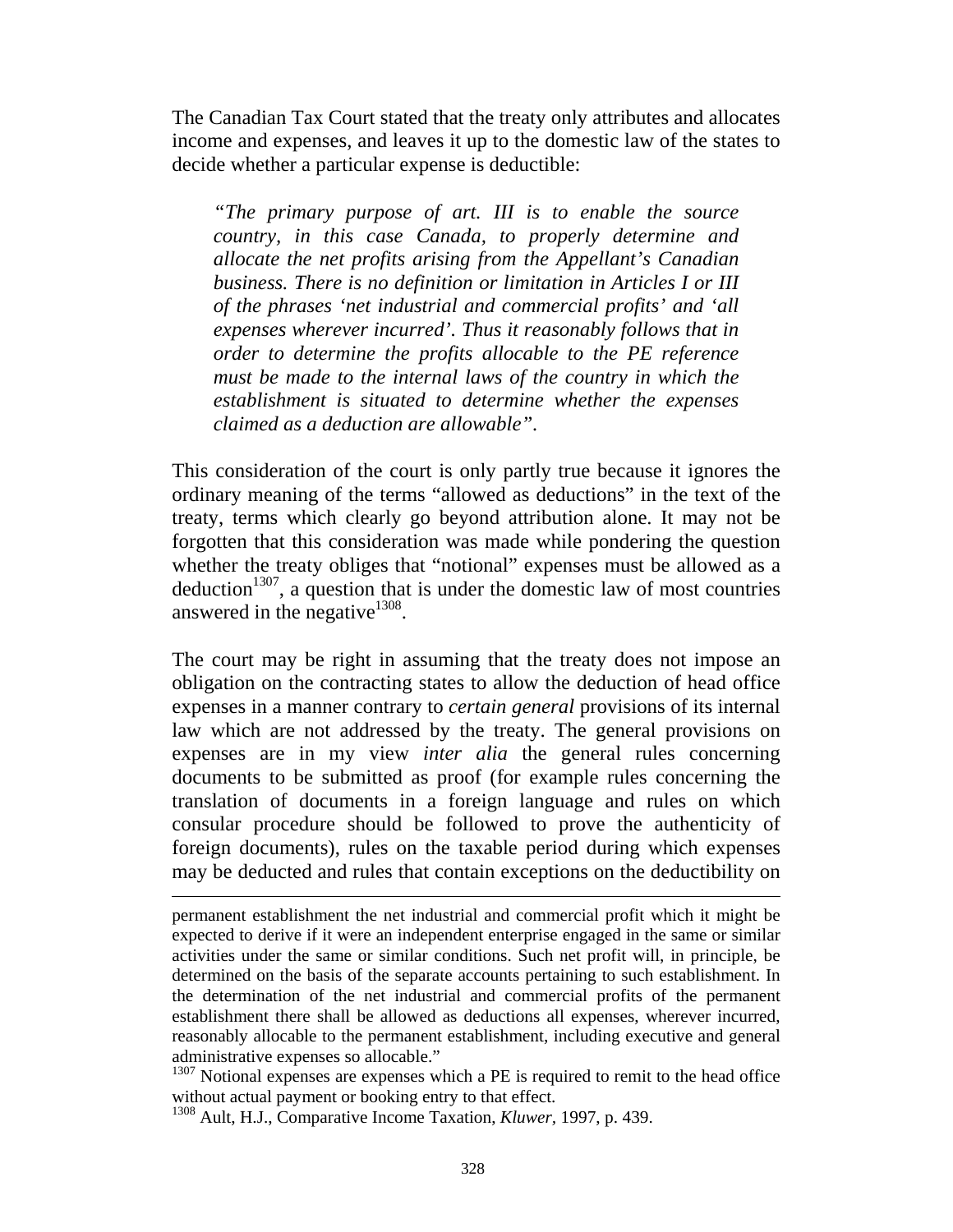certain kinds of expenses (such as entertainment expenses, non-deductible fringe benefits, certain donations, certain fines or penalties, etc.)<sup>1309</sup>.

But, contrary to what the court states in terms that are too general, *certainly not all* internal rules on the deduction of (head office) expenses may be applied regardless of the treaty. Art. 7(2), 7(3) and other provisions of the OECD Model do impose an obligation on the contracting states to allow the deduction of expenses that are incurred for the purpose of the PE, if necessary by overriding domestic rules to the contrary. Subjecting that obligation completely to internal law may, depending on the extent of those domestic rules, come down to ignoring the terms "allowing the deduction". That interpretation is unacceptable under international law because it is an interpretation that disregards the ordinary meaning of the text of the treaty<sup>1310</sup>. It is also contrary to the OECD Commentary that states: "Par. 3 indicates that in determining the profits of a PE certain expenses *must* be allowed as deductions...(emphasis added)"<sup>1311</sup>.

The contracting states intended to commit themselves to allowing the deduction of expenses which are made for the purpose of the PE, even when those expenses were incurred elsewhere or even when those expenses were not in the exclusive benefit of the PE. In any event, domestic rules that conflict with these treaty commitments cannot be called upon to disallow the expense. A domestic rule which subjects the deduction of the expense to having been incurred in that country, is therefore contrary to the treaty, and cannot be applied in a treaty situation (see below 2.6). A domestic rule which provides that only expenses which are incurred in the exclusive benefit of the local PE, may be deducted, is also contrary to the treaty, and cannot be applied in a treaty situation (see below  $2.3$ .)<sup>1312</sup>.

<sup>1311</sup> OECD Commentary art. 7, par. 17.

 $1309$  See for example the Commentary by the Belgian tax authorities on the double taxation conventions, 7/333 pointing out that head office expenses allocated to a PE in Belgium must be refused deduction because such expenses are simply not deductible for any Belgian enterprise. The Belgian Commentary mentions e.g. remuneration paid to persons without permanent employment (no longer in force), pension contributions that do not meet the requirements for deductibility, etc.

<sup>&</sup>lt;sup>1310</sup> Cfr. Art. 31 Vienna Convention on the Law of Treaties.

 $1312$  Such is the case in Belgium with art. 237 Income Tax Code ("For deduction as business expenses only expenses are allowed that exclusively concern income referred to in art. 228-231").; Peeters, B., Commentaar Dubbelbelastingverdragen, 1991, p. 103.; Malherbe, J., Droit Fiscal International, Larcier, 1994, p. 317.; The same can be said for art. 65 ter 14 of the Revenue Code of Thailand ("Are not deductible: Expenses that were not exclusively incurred for carrying on business in Thailand").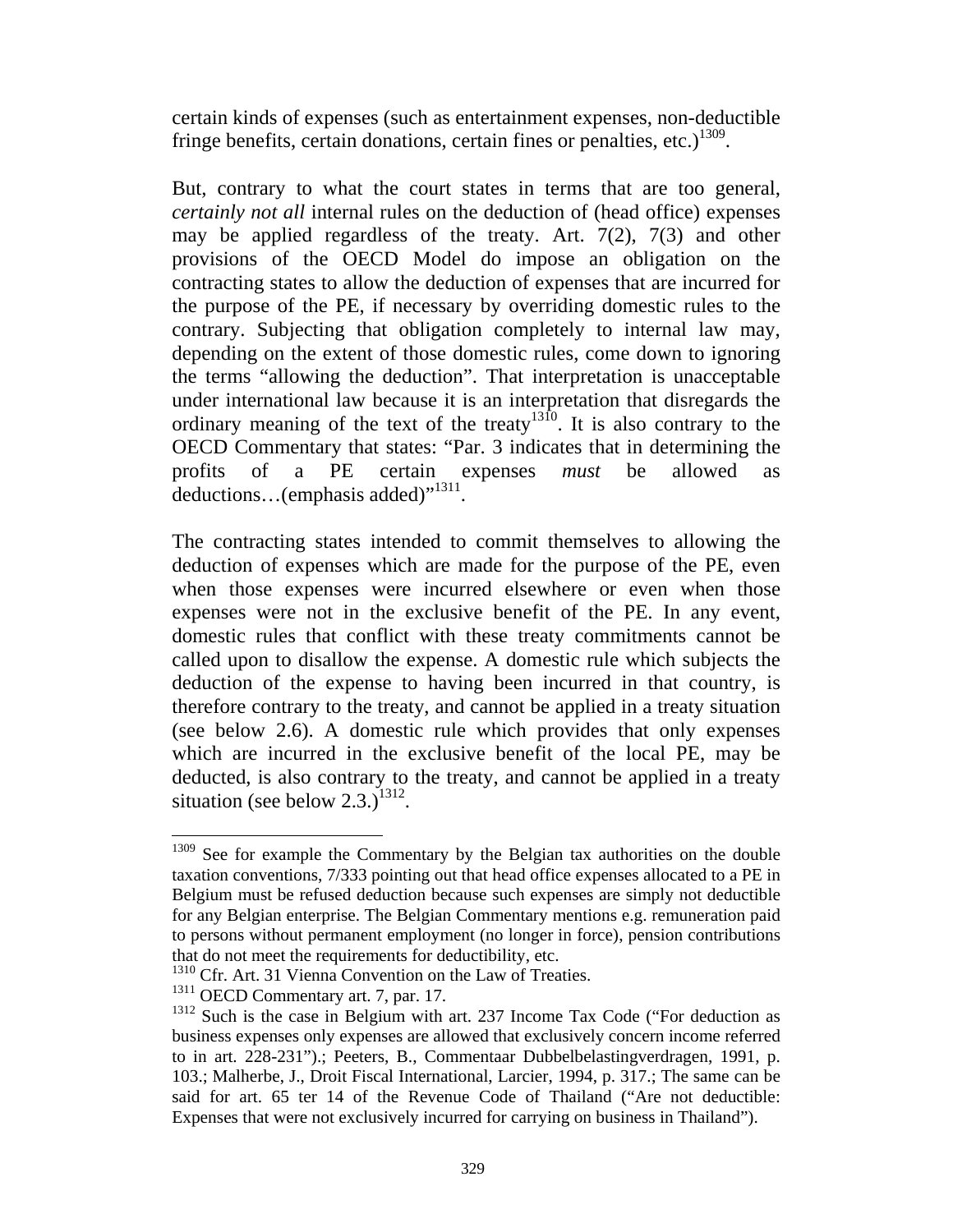What about other rules of domestic law, which are not that clearly in contradiction to these two intentions of the contracting states? May such rules always be called upon to refuse deductibility to head office expenses, without any restrictions? In my view, one may not ignore the context of the treaty, which includes the other provisions found therein. Particularly art. 7(2) and 24(3) require further consideration: expenses that would also have been made by an independent enterprise should also be deductible for the PE, and the treatment of the expenses may not amount to a less favorable treatment than that of local enterprises. Imagine a special rule in domestic law which states that expenses, including executive and general administrative expenses, incurred by the head office for the purpose of the PE, may only be deducted by that PE if those expenses are connected with a business profit realized by the PE during the same taxable period. In my view, such a domestic rule conflicts with the ordinary meaning of the text of art. 7(3) and the context of the treaty, which pays particular attention not to tax PE's less favorably than enterprises. Indeed, an independent enterprise could also have decided to make the expense, notwithstanding the fact that the expenses might only yield a profit in subsequent years.

#### 2.3."incurred for the purpose of the PE"

#### *a) Formulating the issue*

It must be noted that in order for them to be deductible for the PE, executive and general administrative expenses and other expenses incurred in the head office must be proven to have been *"incurred for the purposes of the permanent establishment*". Expenses that do not satisfy this requirement may very well be deductible anyway under domestic law, but there is no treaty obligation on the contracting state to allow them as a deduction. The opposite is also true. As was pointed out above, the contracting state has an obligation to allow expenses as a deduction that meet this requirement.

How "direct" this expense must be incurred for the purpose of the permanent establishment, a question that is of particular importance for executive and general administrative expenses, is not explained in the OECD Commentary. In other words, is it sufficient that the expense was incurred for a service that benefits the enterprise as a whole, including its foreign PE's? Or, on the contrary, must an (executive and general administrative) expenses in order to be deductible concern the performance of services that were specifically carried out to the benefit of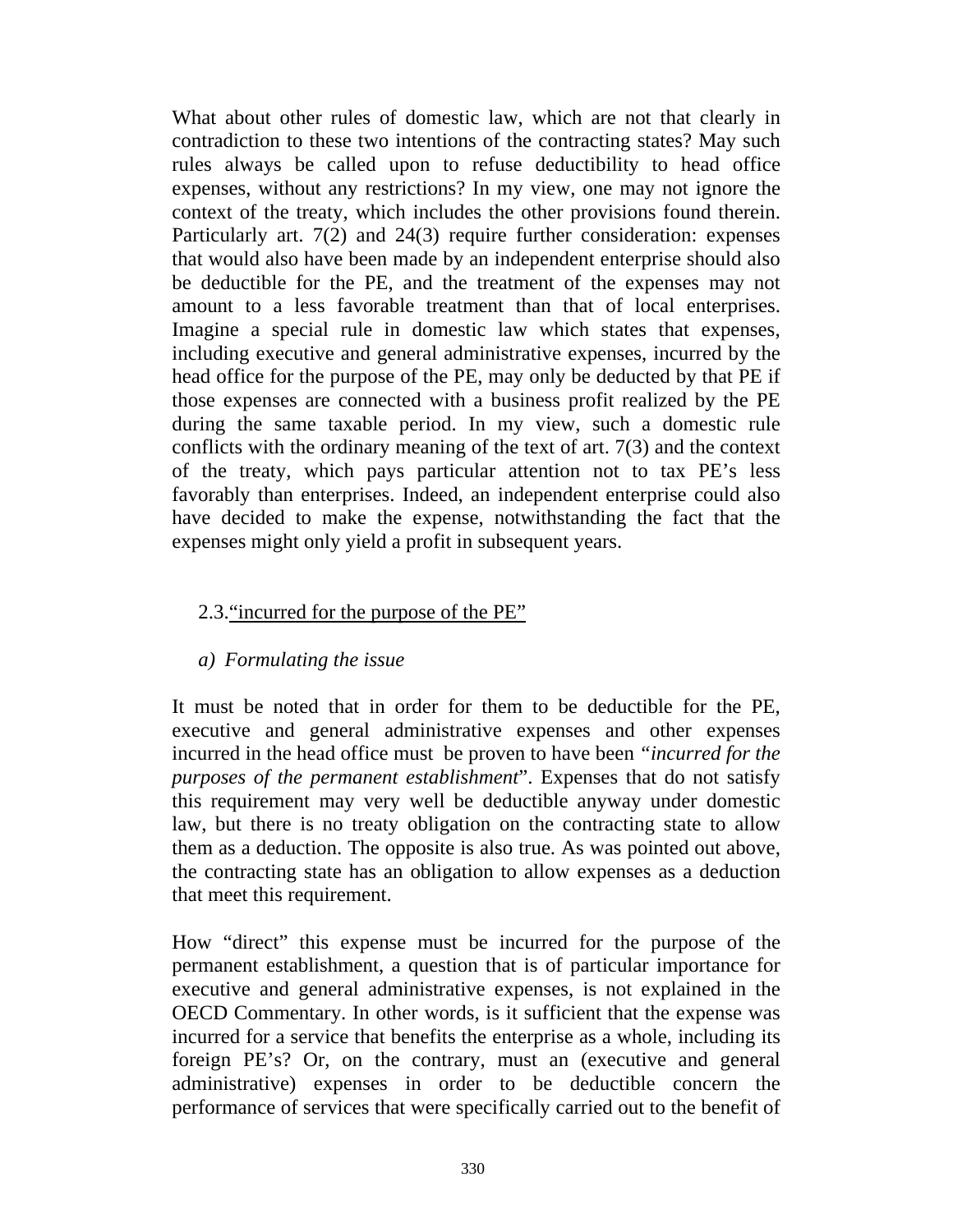a particular branch? Is the answer to this question left to the domestic law of the contracting states, or is a tax treaty answer available?

#### *b) A business connection*

 $\overline{a}$ 

Whatever the treatment prescribed in domestic law, there is no treatyobligation to allow any expense for deduction by the PE unless it was incurred *for the purposes of the PE*. The text does not state: "for the purposes of the enterprise" or "for business purposes". The drafters clearly wanted to establish a relation, a connection between the expense and the PE. In my view, this means that there must be some real 'business connection' between the expense and the benefit of the branch<sup>1313</sup>. The same goes for executive and general administration expenses, which can be clearly deduced from the text ("including executive and general administration expenses *so incurred*").

That the PE necessarily always benefits in some way from any head office expenses because they are a part of the same enterprise, and that "automatically" what is good for the whole enterprise also benefits its different components in some way, is in my opinion not a sufficient argument. If that argument would be followed to its logical conclusion, it would not be necessary for the enterprise to demonstrate any connection for the expenses with the PE *at all*. This is contrary to the text of art. 7(3) which states that "there shall be allowed as deduction expenses *which are incurred for the purposes of the permanent establishment* including executive and general administrative expenses". This might just as well be read as "there shall be allowed as deduction *only* expenses which are incurred for the purposes of the permanent establishment including executive and general administrative expenses".

If that 'business connection' is present in a particular case is of course a question of fact. In my view, the nature of that business connection is not entirely left to domestic law, although the domestic laws of most countries will have a rule which will lead to the same result. The context of the treaty requires that due consideration is made for art. 7(2). In other words, art. 7(2) must be taken into account for the interpretation of "for the purpose of the PE" in art.  $7(3)$ . The "for the purpose of the PE" must therefore be seen in the light of what a distinct and separate enterprise engaged in the same or similar activities under the same or similar

<sup>&</sup>lt;sup>1313</sup> Gouthiere, B., Les impots dans les affaires internationals, Editions Francis Lefebvre, 1991, p. 197.: ("Les dépenses visées sont celles qui ont été engagées 'aux fins de l'établissement stable', c'est à dire pour lui permettre d'exercer ses functions").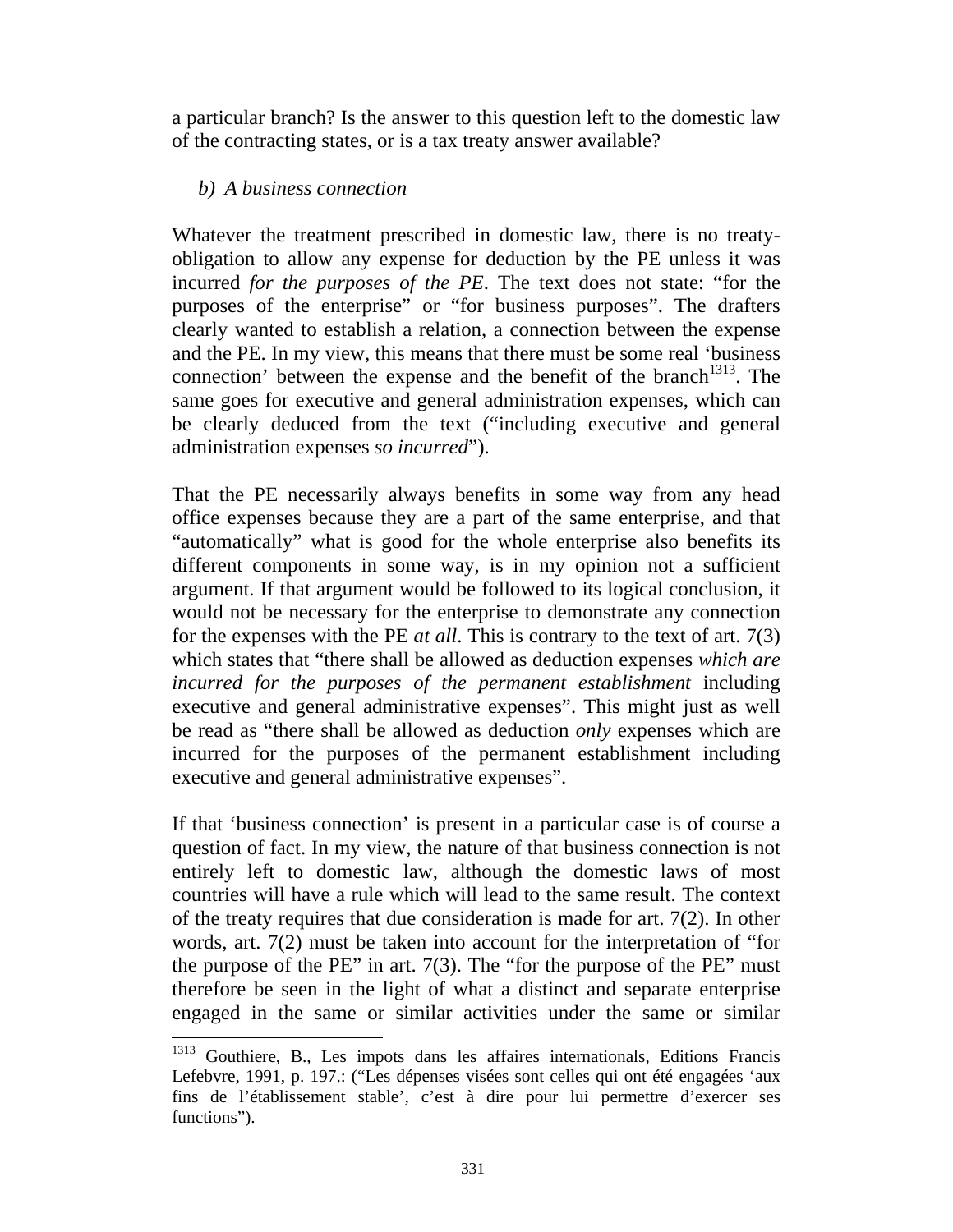conditions and dealing wholly independently with the enterprise of which it is a PE, might be expected to do. It is a treaty obligation on the contracting state to allow head office expenses as a deduction for the PE if they were incurred for the purposes of the PE, which must be interpreted as "an expense an independent enterprise would also have made".

In my view, in order to assess what an independent enterprise would have done, it can be useful to review the relationship between the activity of the PE on the one hand and the activity of the head office on the other hand. If their activities are related in such a manner that commercial, administrative and other expenses made in the head office for the whole enterprise can also benefit the PE, it will be easier to demonstrate that an independent enterprise would also have made the expenses. Also, chances are that a PE which can work independently of the head office, i.e. has its own resources for management and administrative services, for research, for advertising, etc., it will have less need for head office services than a PE which has limited facilities of its own.

# *c) No exclusive benefit necessary*

Although the expense must be incurred for the purposes of the PE, this requirement may not be interpreted in a way that only expenses which provide an exclusive, specific advantage to the PE are taken into account. It suffices that the business connection between the expense and the PE is so that an independent enterprise would also have made the expense, even when there is no proof available that the profit of the PE has or will increase because of it.

That this is the intention of the drafters of the treaty can be concluded from the explicit mention of "executive and general administrative expenses". By their very nature, such expenses can almost never be clearly identified as benefiting a particular part of the enterprise. To mention explicitly that such expenses must also be deductible recognizes this characteristic and therefore domestic rules to the contrary cannot be applied in a treaty situation.

De Hosson has criticized what he sees as the inclination of the OECD's Committee on Fiscal Affairs to require a "strict benefit test" to be fulfilled in this respect<sup>1314</sup>. Exactly how strict the OECD sees this benefit is however not entirely clear in the first place, (as De Hosson also points

 $\overline{a}$ 1314 De Hosson, F., "Allocation of headoffice costs", *Intertax*, 1994, p. 248.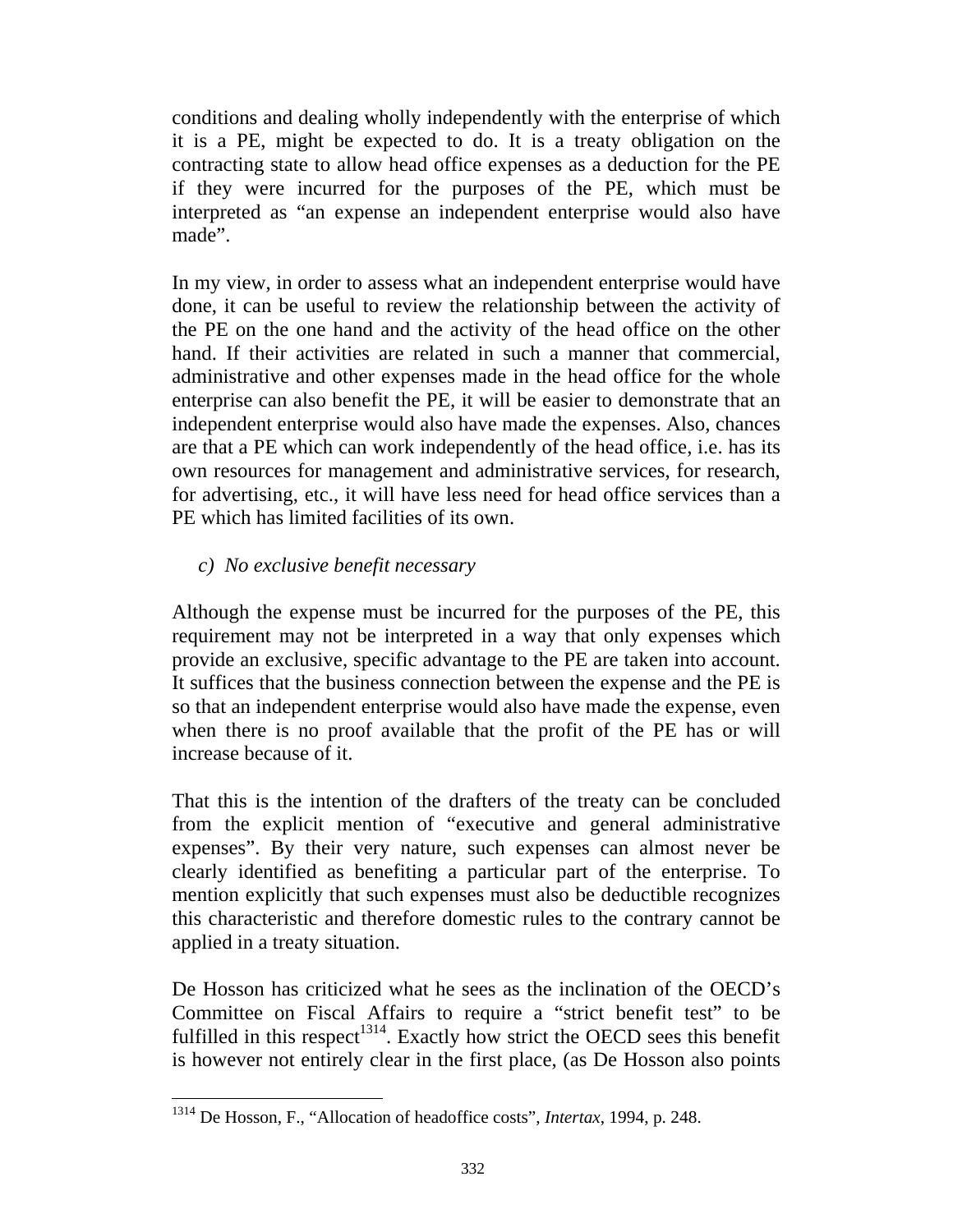$out<sup>1315</sup>$ , as is shown demonstrated by the following quotations on this issue:

*"Any payment for services rendered between associated enterprises would be required or allowed for tax purposes only if a real benefit has accrued to the enterprise that has been charged for such services"<sup>1316</sup>*

*"Intra-group service activities may vary considerably among MNE [multinational enterprises] as does the extent to which those activities provide a benefit, or expected benefit to one or more group members"<sup>1317</sup>*

*"Under the arm's length principle, the question whether an intra-group service has been rendered when an activity is performed for one or more group members by another group member should depend on whether the activity provides a respective group member with economic or commercial value to enhance its commercial position"1318*

*"A more complex analysis is necessary where an associated enterprise undertakes activities that relate to more than one member of the group or to the group as a whole. In a narrow range of such cases, an intra-group activity may be performed relating to group members even though those group members do not need the activity"1319.* 

*d) International case law* 

The opinion that a business connection between the expense and the PE must be shown is in my view supported by the international case law on this subject. Both the Bundesfinanzhof and the Corte di Cassazione have accepted the deduction of general administrative head office expenses, but not without proof of any connection or benefit for the PE itself.

The Italian case  $1320$  involved the Italian branch of a Belgian bank, and the Court decided that the correct allocation key for the head office expenses

<sup>1315</sup> Ibid, ft. 1314, p. 248.

 $1316$  OECD Report on Transfer Pricing, 1979, p. 151.

<sup>&</sup>lt;sup>1317</sup> Transfer Pricing Guidelines, 7.4.

<sup>&</sup>lt;sup>1318</sup> Transfer Pricing Guidelines, 7.6.

<sup>&</sup>lt;sup>1319</sup> Transfer Pricing Guidelines, 7.9.

<sup>1320</sup> Corte di Cassazione, No. 14016, 14 December 1999, Il Fisco, 28/2000, p. 9339.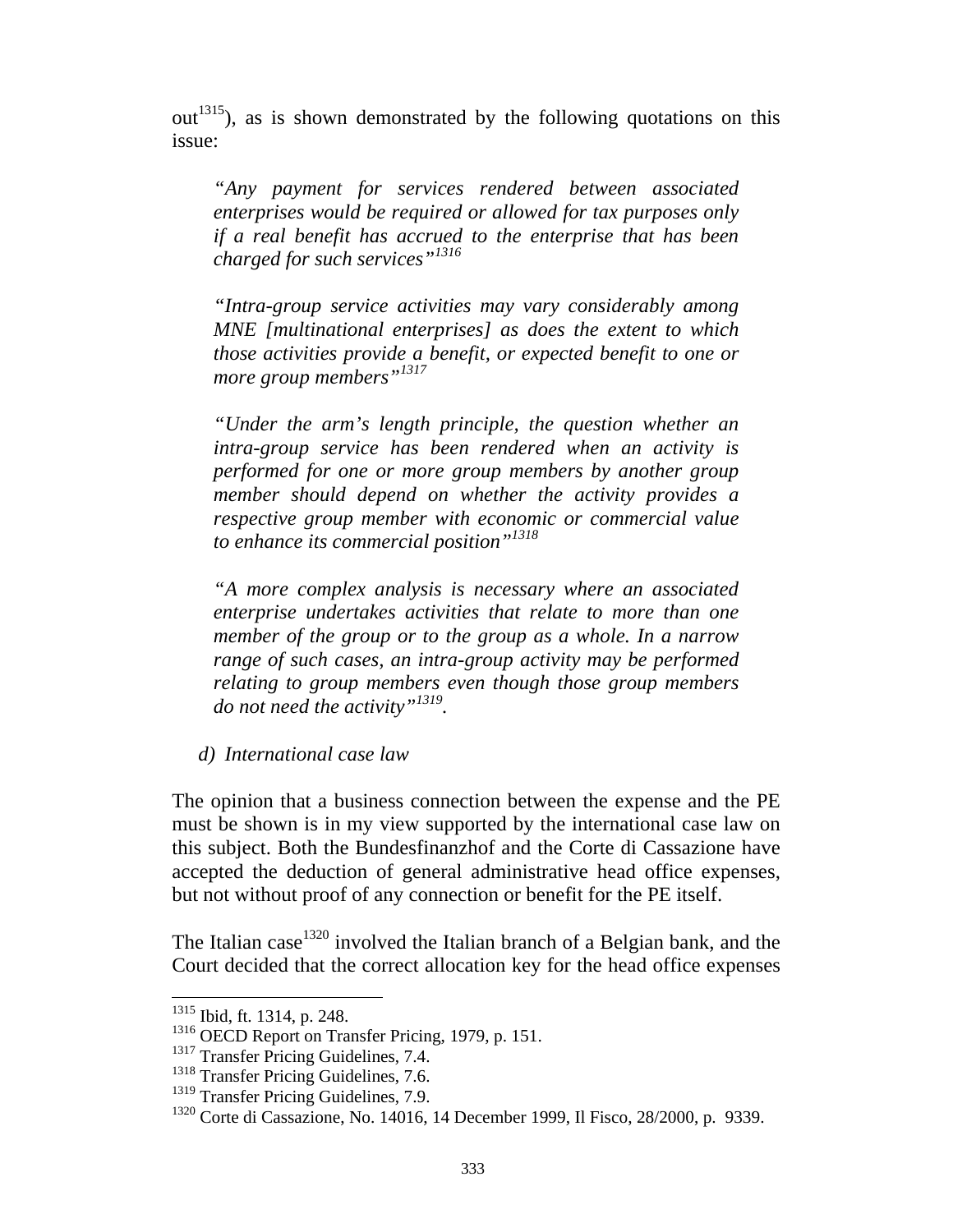is to be based on actual rendering of services by the head office to the PE, rather than the fulfillment of general management duties. In that case, the expenses concerned meetings, seminars, publication of brochures, market research and analysis and visits of the head office's management. The taxpayer had made available to the tax authorities (1) a "cost-sharing agreement" between head office and PE, (2) names of the employees directly involved in the performance of the services and (3) a detailed description of type and amount of the expenses needed and incurred for the above performance. The Court held that this could be deemed sufficient proof $1321$ . This decision was criticized by Italian scholars, also because it did not address the possible incompatibility of its decision with art. 7(3) of the tax treaty<sup>1322</sup>. In my opinion, however, it is not necessarily at odds with art. 7(3) of the OECD Model if that paragraph is interpreted along the lines that were drawn above, and it is in line with the other case law cited below.

A year later the Italian Supreme Court was again called to decide on the tax merits of head office expenses<sup>1323</sup>. This time, the Italian branch of a Hong Kong airline deducted the general and administrative expenses allocated to it. The tax authorities refused the deduction because there was no sufficient link to the business operation of the branch (including costs related to flights that only did a stop-over in Italy). The Court pointed out, however, that under Italian law it suffices that there is a business purpose for an expense made. It is not necessary that actual income is generated. It is also noteworthy that the Court went out of its way to refer to art. 7(3) of the OECD Model, even when the case did not fall under tax treaty law (the head office being in Hong Kong). In its considerations, the Court interpreted art. 7(3) as requiring that the general and administrative expenses be "ordinary and necessary", which clearly supports this author's contention that a business connection with the PE or a business purpose of the PE must be demonstrated.

In the German case  $1324$ , the court stated: "management and general administration expenses of a head office are to be attributed to its branch

<sup>1321</sup> Rotondaro, C., "Supreme Court rules on the deductibility of head office expenses", *E.T.,* 2000, p. 239.

<sup>&</sup>lt;sup>1322</sup> Belluzzo, L., "Spese di regia. Alcune note in tema di imposte dirette a margine della sentenza della Corte di Cassazione n. 14016/1999", Il Fisco, 28/2000, 9231, who refers to the OECD Commentary and the OECD Report of 1994.

<sup>1323</sup> Corte di Cassazione, No. 10062 of 1 August 2000, commented by Rossi, A., *Tax Notes International*, 2001, p. 21184.

<sup>&</sup>lt;sup>1324</sup> Germany-Canada DTA, art. III (4) "In determining industrial or commercial profits of a permanent establishment there shall be allowed as deductions all expenses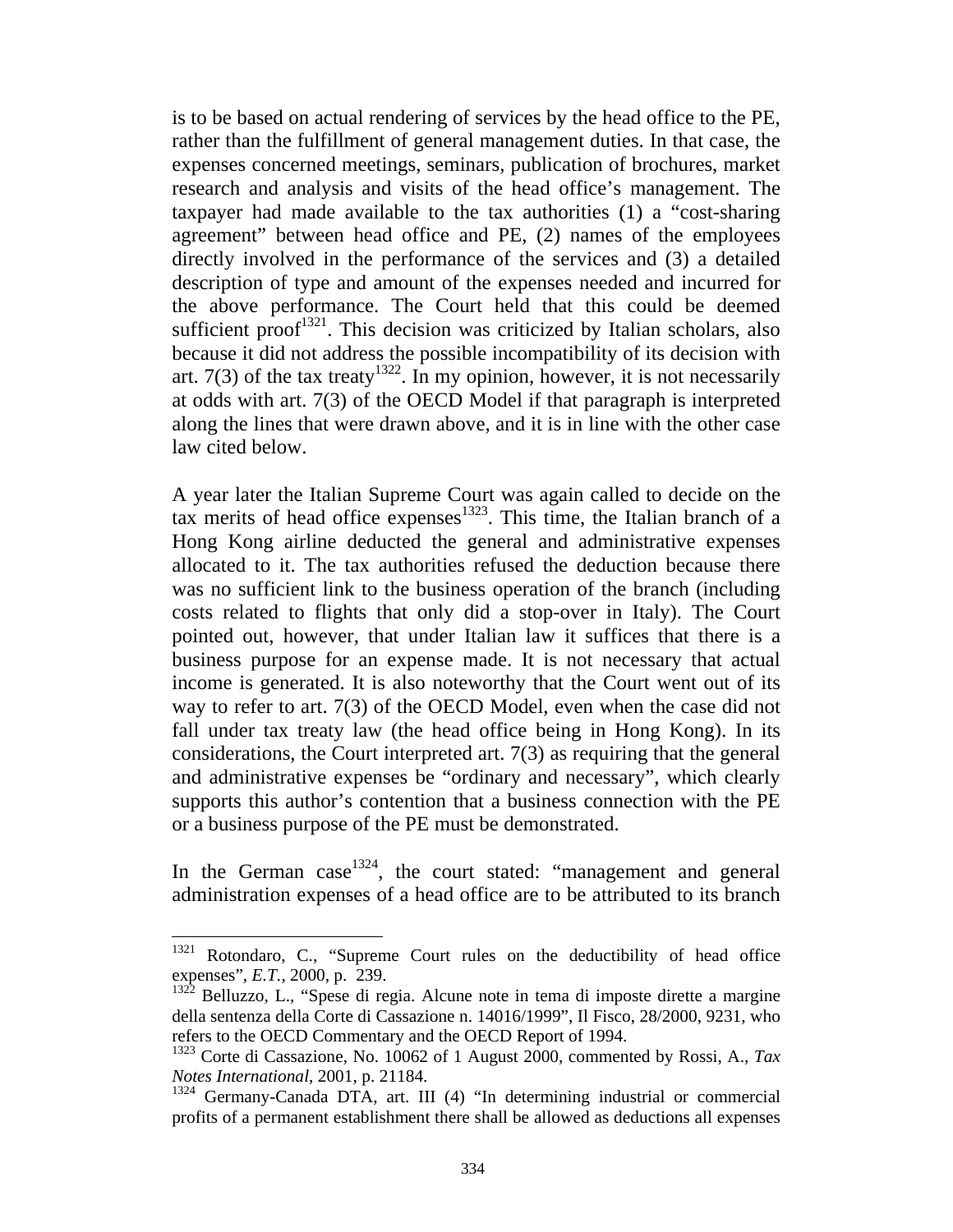if and insofar the expenses concern a specific service from the head office to the branch or if and insofar the expenses concern services that are in the benefit of the whole enterprise, including that of the branch<sup> $\frac{1325}{1325}$ </sup>. One must be wary to interpret and translate this decision correctly. The court refers to the "gesamtunternehmensinteresse" to proof the service expense, and it is my understanding the court did not try to say that all head office expenses are ipso facto also in the benefit of the branch. Regardless of the treaty, the court applied a rule of German domestic law providing that an economic connection (not a necessity) between the service and the branch must be demonstrated<sup>1326</sup>. In earlier German case law the importance of costs being incurred on behalf of the PE was also stressed<sup>1327</sup>.

*e) Examples* 

-

As an illustration, the example can be given of a consulting enterprise that buys a publishing business in another country, which then becomes its PE. Although some of the executive and general administrative expenses made by the head office are also made for the purpose of the PE's publishing activity (auditing the PE, travel expenses of managers visiting the PE, etc.) many of the executive and general administrative expenses made by the head office for the whole enterprise will concern the main, consulting activity (advertising, market research, most of the salaries and benefits of the central management, etc.). The possible indirect benefit for the branch of those expenses made for the main activity of the enterprise, is in my opinion too insufficient to be counted for most practical purposes, and are not deductible for the PE under tax treaty law.

Another example of a business connection not being available would be the situation where a local branch's only activity is the sale of the

reasonably allocable to the permanent establishment, including executive and general administrative expenses so allocable".

<sup>&</sup>lt;sup>1325</sup> Bundesfinanzhof, BStBl., II, 1989, p. 140.; A comment on this decision was written by Oho, W. and Heinzerling V.C., *Intertax*, 1989, p. 321-324, and noted by Vogel, K. On Double Taxation Conventions, 3 rd ed, Kluwer, 1997, p. 450.; The German Ministry of Finance issued a letter in response to this decision addressing mostly the valuation of assets transferred between head office and PE: Letter of 12 February 1990, BStBl. 1990, I, p. 72.; The lower court decision at hand was Hesse, 8 December 1983, No. 5K 248/81, Entscheidingen der Finanzgerichte, 1984, No. 7, p. 367.; The lower court decision was commented upon in European Taxation, 1985, p. 115-116.

<sup>&</sup>lt;sup>1326</sup> As noted by Baker, Ph., Double Taxation Conventions and International Tax Law, second edition, Sweet & Maxwell, London, 1994, p. 184.

<sup>&</sup>lt;sup>1327</sup> Bundesfinanzhof, F.R. 24/1988, 678. Compare with French Conseil d'Etat, 7 February 1983*, RJF*, 1983, p. 496.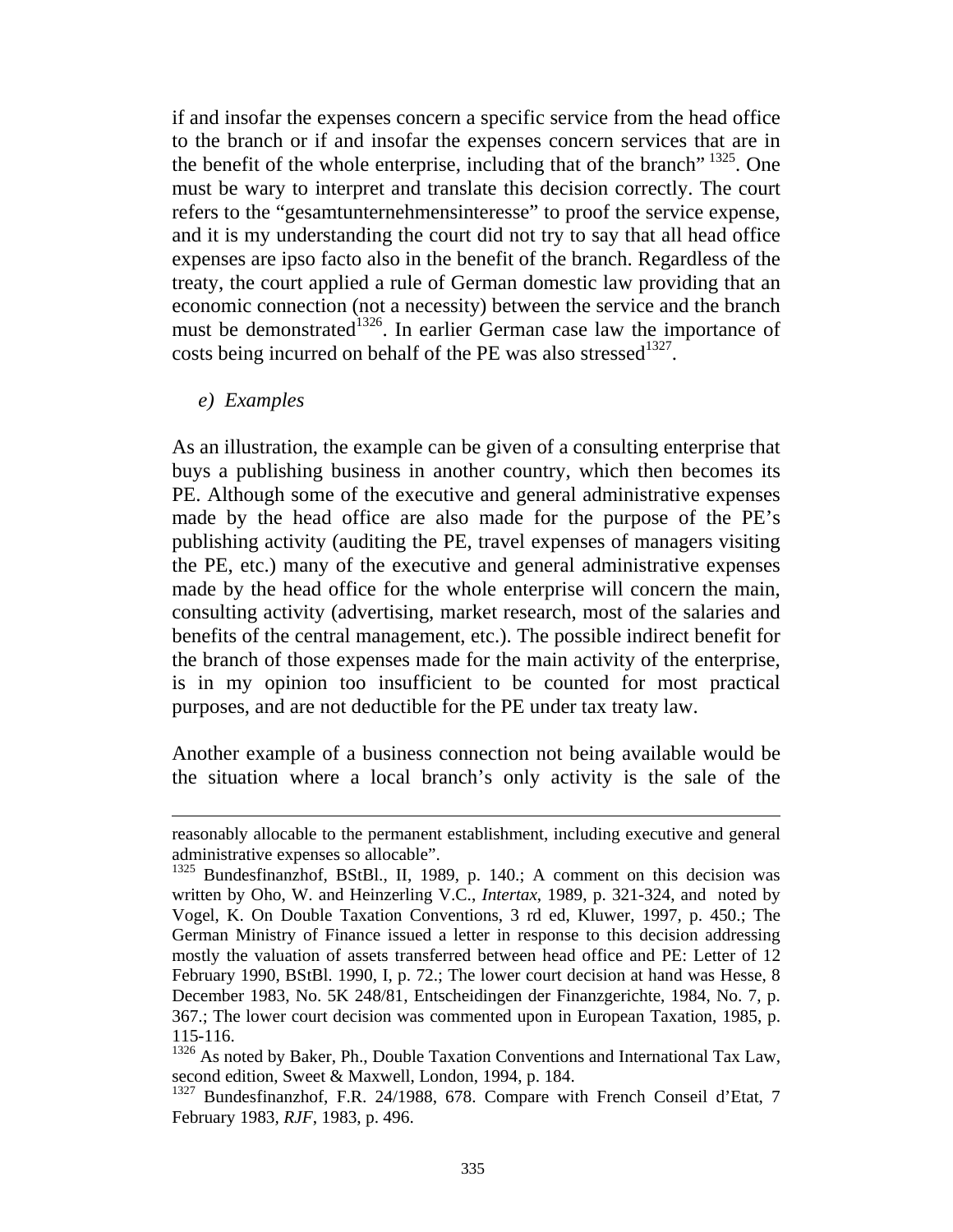enterprise's finished products (say, computer equipment) in the country where it is established. Imagine that such a PE, assuming it is one, would be asked by its head office to contribute to the expensive research and development of the enterprise relating to producing new software. This would not meet the standard "for the purpose of the PE", because an independent enterprise would not have allowed those expenses in its expense account. The business of the PE is merely the sale of computer equipment which it acquires from manufacturers. An independent business that only sells pre-fabricated products usually does not invest in manufacturing research and development. It simply acquires the merchandise that is currently available at market prices, and sells them. It may also be noted that an independent enterprise would pay prices for the products that already include a profit margin for seller that is sufficient to cover his research and development. For the buyer to nonetheless participate in research expenses would come down to a double deduction of the same expenses $^{1328}$ .

That an exclusive, specific benefit for the PE is not required under treaty law may be illustrated by the example of an oil company that incurs expenses for a P.R.-campaign to improve the public's perception of the company. In that campaign, television spots broadcasted over worldwide satellite TV highlight the companies' concern for the environment, etc. A local sales-office, which also comes into contact with the public, may deduct its share of the campaign even when no proof is available that the branch will sell more oil products on its local market as a consequence of the campaign, because an independent enterprise might have made the same expense as well. If the branch of the oil company would have no contact with the public, however, for example because it only performs financial services, the deduction would not be allowed because an independent enterprise would in that situation not have incurred the PRexpenses.

# 2.4. "expenses which are incurred"

Is there any particular significance of the mention "expenses which are incurred"? Must expenses be really paid, merely booked, or is it sufficient that they were only allocated (notional expenses)?

The question of notional expenses has been answered differently by international case law. In the already cited decision of the Canadian Tax Court, it was held that the treaty does not oppose the application of

<sup>&</sup>lt;sup>1328</sup> OECD Transfer Pricing Guidelines, 7.26.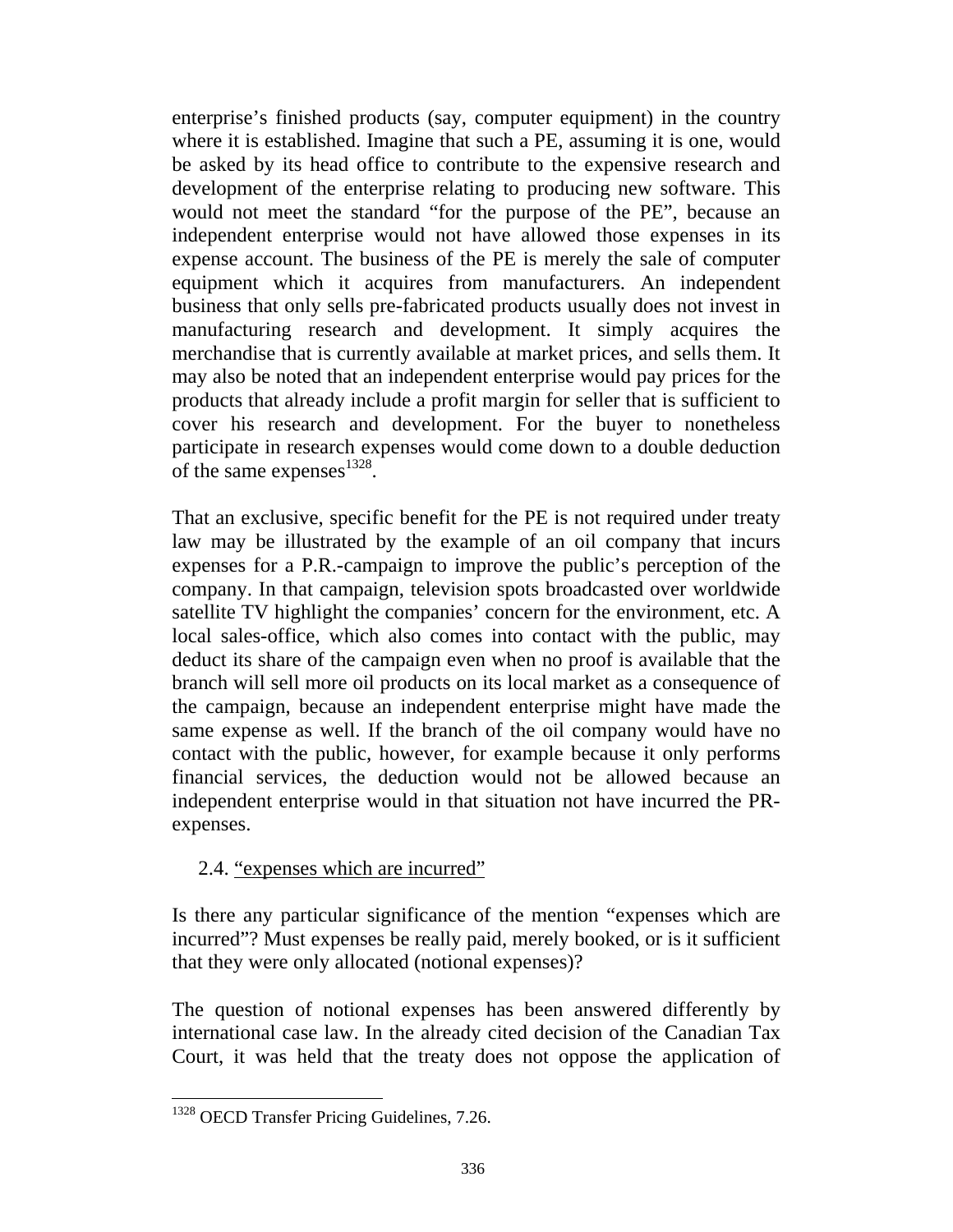Canadian tax law, which provides that expenses must be booked<sup>1329</sup>. The court of Hesse reasoned along the same lines, by deciding that expenses which are attributable to a permanent establishment are not apportioned for purposes of commercial law, may not be deducted for tax purposes  $1330$ . That decision was however quashed by the That decision was however quashed by the Bundesfinanzhof $^{1331}$ . In this decision, the court considered that for the deductibility of expenses, rather than the existence of a commercial booking, an economical connection<sup>1332</sup> is the crucial factor. It may be pointed out that both court decisions applied their own domestic law and are in that sense in line with one another. Finally, a related issue was raised before the Supreme Court of India<sup>1333</sup> but considered only on its merits under domestic law. The Indian Government retroactively introduced ceilings for remittances abroad in its commercial and financial law. Remittances already made during previous years which exceeded the ceilings installed were disallowed by the tax authorities. The Supreme Court held that the embargo on foreign remittances in general law had nothing to do with disallowing expenses for income tax purposes $^{1334}$ .

As was mentioned earlier, Van Raad<sup>1335</sup> has criticized the decision of the Canadian Tax Court in support of the deductibility of notional expenses. The OECD Commentary on art. 7 is not clear on this issue. In par. 16, it stipulates that "the deduction allowable to the PE for any of the expenses attributed does not depend upon the actual reimbursement of such expenses by the  $PE''^{1336}$ , but in par. 21 it is stated that for certain (management) expenses "no account should be taken in determining taxable profits of the permanent establishment of any notional figure such as profits of management".

2.5."including executive and general administrative expenses"

<sup>1329</sup> Cudd Pressure Control vs. The Queen, 25 May 1995, 95 *TNI* 214-20.

<sup>1330</sup> Hesse, 8 December 1983, No. 5K 248/81, Entscheidingen der Finanzgerichte, 1984, No. 7, 367.; *European Taxation*, 1985, p. 115-116.

<sup>1331</sup> Bundesfinanzhof, BStBl., II, 1989, p. 140.

<sup>&</sup>lt;sup>1332</sup> "wirtschaftlichen Verlassungszusammenhang"; par. 4 Abs. 4 and par. 50 Abs 1 Satz 1 EstG.

<sup>1333</sup> Coca Cola Export Corp. vs. ITO, 30 March 1998, 97 Taxman 475.

 $1334$  Kably, L., "India Supreme Court ules payments to parent company deductible", *TNI,* 1998, p. 89.

<sup>1335</sup> K. Van Radd, "The deemed expenses of a PE", *Intertax*, 2001, p. 163-164.

<sup>&</sup>lt;sup>1336</sup> OECD Commentary, art. 7, par. 16.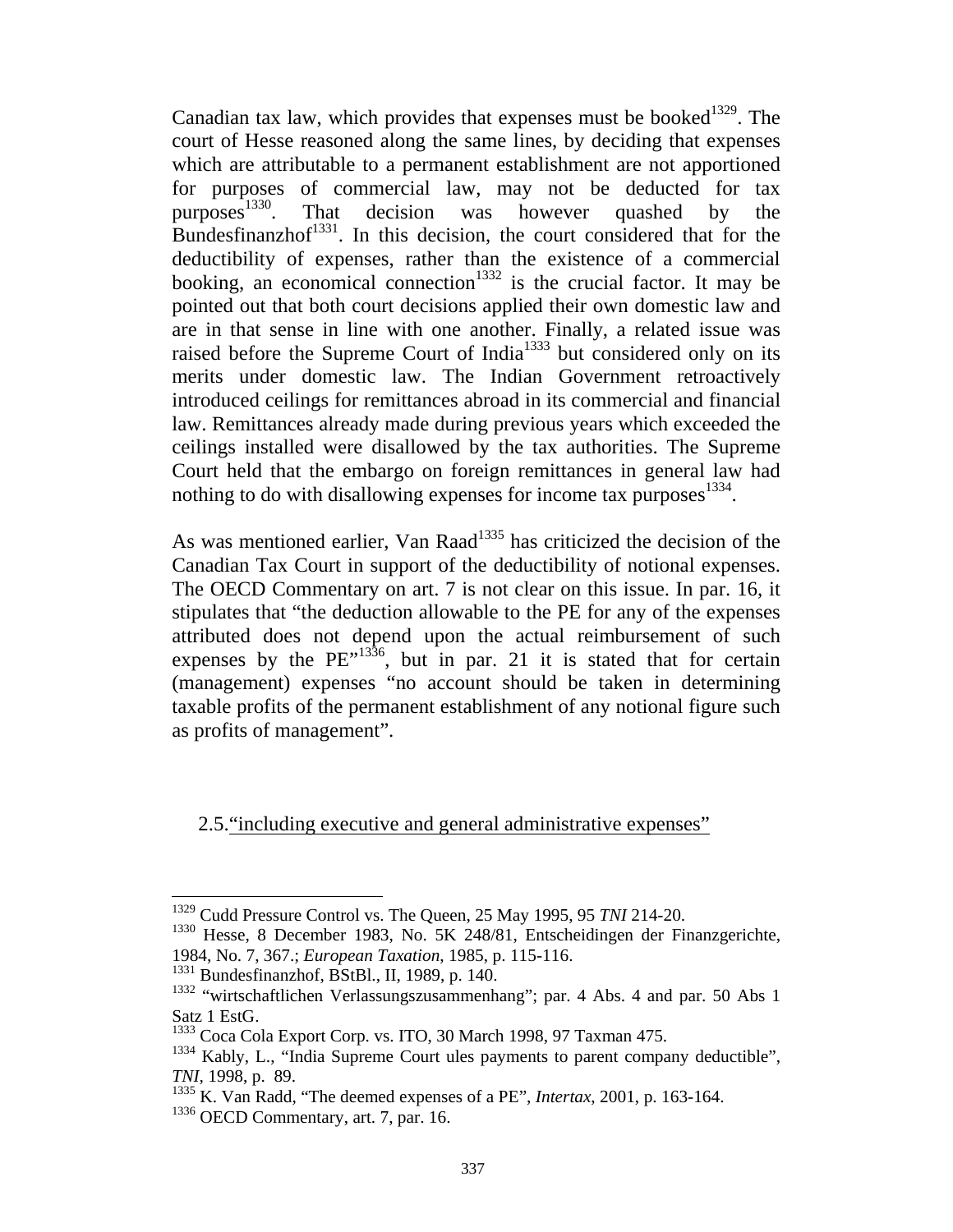The paragraph particularly refers to executive and general administrative expenses made for the whole enterprise, indicating that this must be one of the main reasons why art. 7(3) was created in the first place. The treaty, nor its Commentary offer any definition of "executive and general administrative expenses".

To determine which expenses are meant, two factors must be taken into account: the ordinary meaning of the words, and their context, particularly the mention of the words "whether in the state in which the permanent establishment is situated or elsewhere". This context indicates that these expenses are not incurred by the PE itself, nor by the head office for the exclusive benefit of the PE, but for the benefit of the whole enterprise including its PE. By their very nature, these expenses were incurred for the enterprise  $as$   $a$  whole<sup>1337</sup>, and connecting them to one particular place of business is always difficult or impossible. As mentioned above, this may be seen as recognition of the fact that it may not be possible to prove the exact benefit for the PE concerned, because that is the very nature of executive and general administrative expenses.

In practice, executive and general administrative expenses often include the following costs in the basis of the apportionment: certain head office expenses that are related to the overall management of the enterprise (office rent, depreciation and expenses related to office equipment, salaries and benefits of directors), periodic meetings of the managers of several branches, expenses related to personnel that is regularly sent to the PE including their travel expenses to the PE and back, training and education which foreign employees are required to follow as a matter of standard practice, audit expenses, market research and analysis, marketing costs for the overall enterprise (general advertising printing corporate brochures that include a reference to the branch, global website, international call-center, expenses for international trade fairs and presentations etc.), expenses for public relations and lobbying, regular professional advice, etc.

The question may be raised if expenses that the head office incurs for the purposes of the whole enterprise, including the PE, but which do not occur regularly such as most of the examples above, can also be deemed to have the character of "executive and general administrative expenses". Examples of such less common expenses would be expenses related to a

 $1337$  "executive and general administrative expenses incurred for the purposes of the enterprise *as a whole"* (emphasis added), art. 7(3) of the UK–Azerbaijan DTA, February 23, 1994. See also UK-Indonesia DTA, April 5, 1993, art.7(3).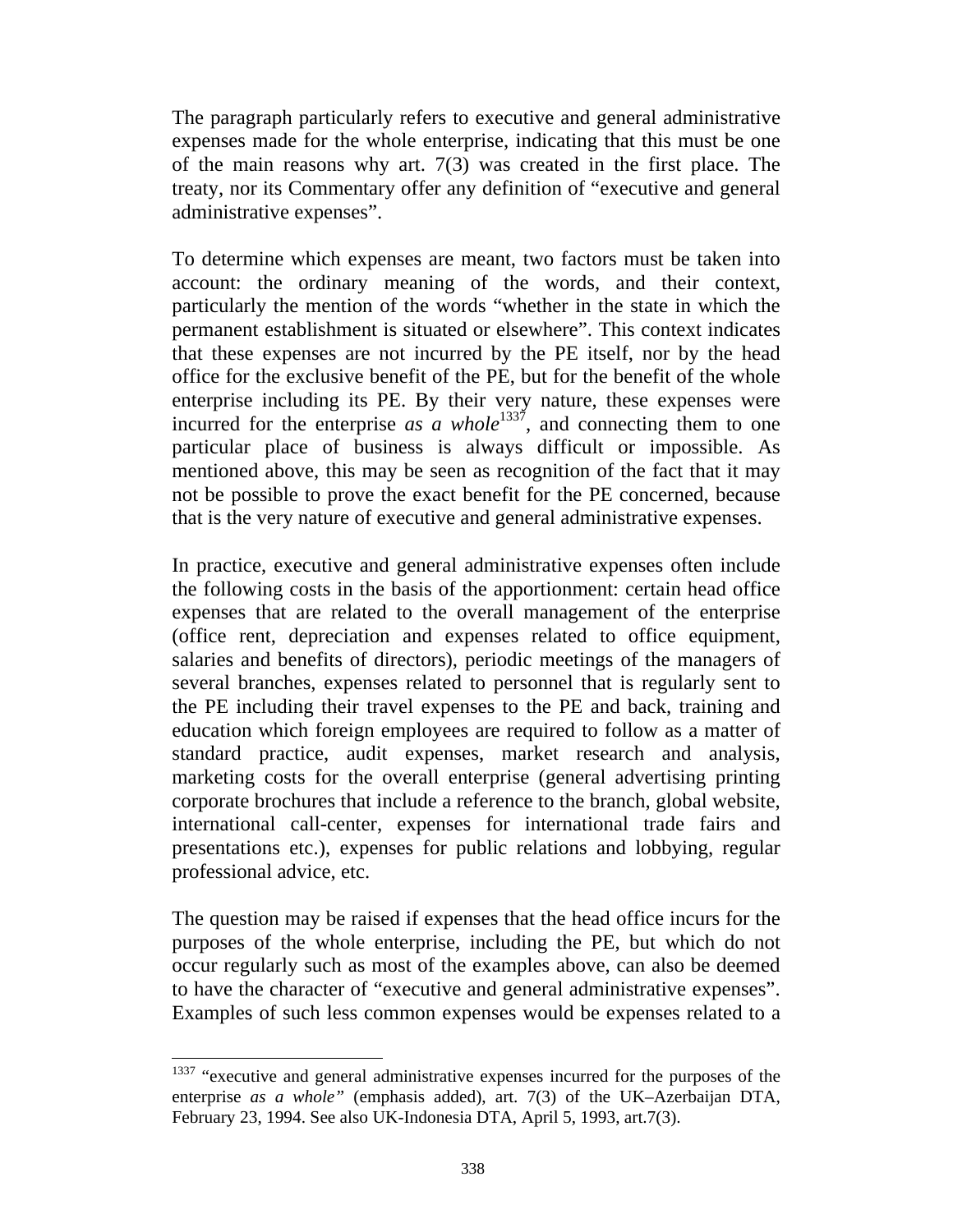(management, financial, etc.) reorganization of the whole enterprise, research and development, special technical assistance by the head office for example in the course of introducing a new production method in all the branches of the enterprise, or an exceptional promotion campaign (World Cup or Olympic Games).

Some tax treaties indicate that only regular, recurring expenses are meant with executive and general administrative expenses. The Japanese treaty with Australia, for example, reads: "including *ordinary* executive and general administrative expenses"<sup>1338</sup>.

The answer to that question is however not really of a practical interest. Both recurring and less common expenses may be deducted by the PE as long as they were incurred for the purposes of the PE, and the end-result should therefore be the same, irrespective of the names the taxpayer gives to different categories of expenses.

It may be pointed out in this context that while calculating the basisamount which is to be divided over different parts of the enterprise using some allocation key, expenses which are proper to the head office or one of the other branches, must be removed $^{1339}$ .

## 2.6."whether in the state in which the permanent establishment is situated or elsewhere"

One of the core intentions of the contracting states when adopting art. 7(3) in their tax treaty, is to make it clear that it suffices for expenses to be incurred for the purpose of the PE, regardless of the place where the expense is actually paid or booked. It is noteworthy that the paragraph does not limit the deductibility of the expenses to being incurred either in the state in which the permanent establishment is situated or in the other contracting state. In other words, expenses that were incurred in a third country may still be deducted by the PE as long as the other conditions of the article are also met.

But, there is more to be concluded from "whether in the state or elsewhere". In my view, by stipulating that the place where the expenses were incurred is irrelevant as long as they were incurred for the purpose of the PE, the contracting states are no longer free to impede the

<sup>&</sup>lt;sup>1338</sup> Japan-Australia DTA, 20 March 1969, art. 4(3).

<sup>1339</sup> Commentary of the Belgian tax authorities on double taxation agreements (Com.Ov.) 7/311.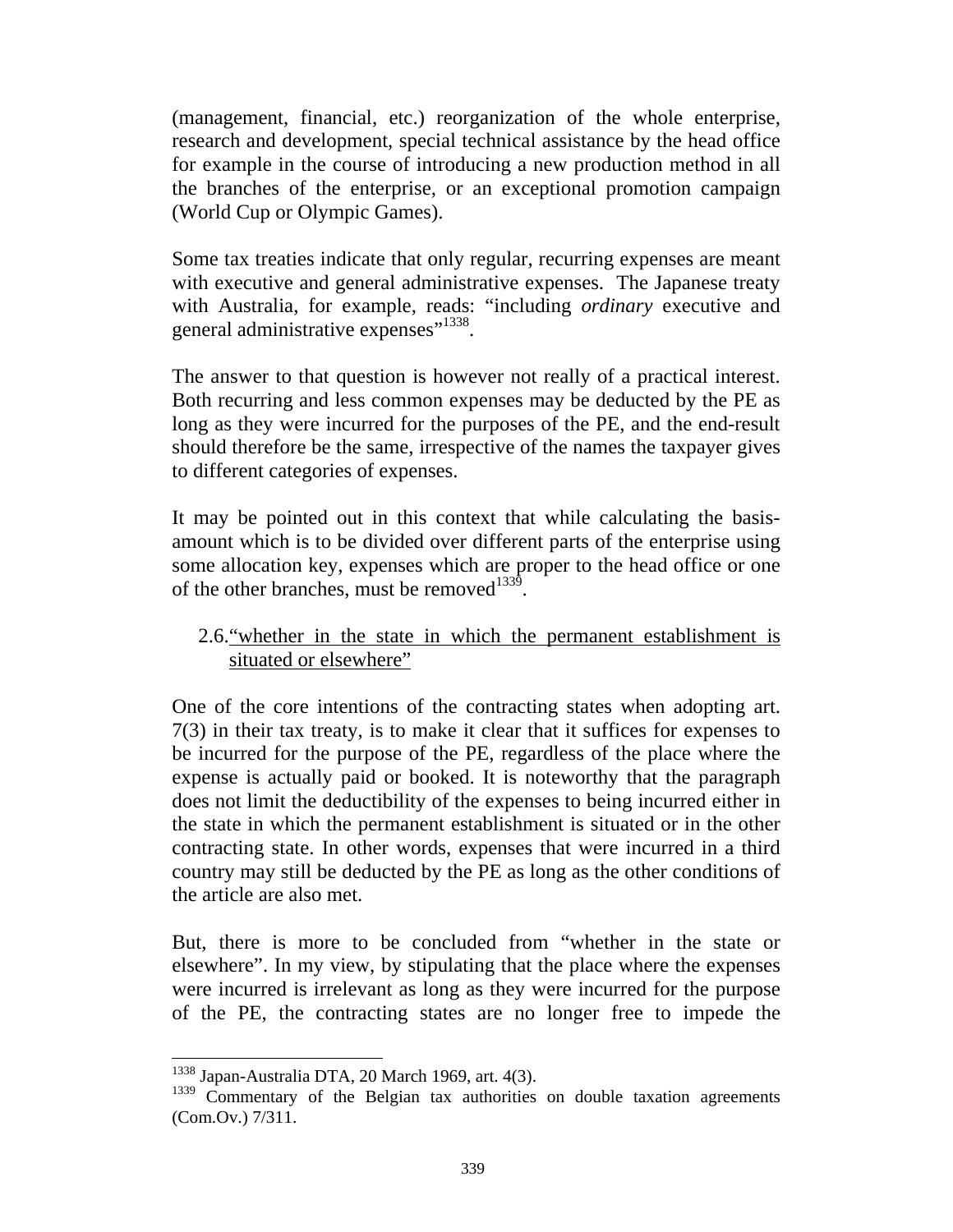deductibility of expenses just because they were incurred abroad. Within the context of the paragraph it can be argued that all expenses incurred for the purposes of the PE must be given the same treatment. In other words, expenses may not be discriminated on the basis of *where* they were incurred.

This is not to say that the contracting states are forbidden to apply basic conditions of domestic law on the deductibility of expenses. It does however mean that they may not apply those domestic rules that lead to a less favorable treatment of expenses just because they were incurred abroad. As a rule, *the expenses incurred for the purposes of the PE abroad must be just as deductible as if they would have been incurred in the country where the PE is situated*, or, if one prefers, expenses may as it were *not be discriminated on the basis of where they were incurred*. The latter obligation is even explicitly stated in the German-Indian<sup>1340</sup> and the US-Indian tax treaties<sup>1341</sup>, but is in more general terms certainly also found in art. 24(3) OECD Model. The OECD Commentary on that provision states:

*"Permanent establishments must be accorded the same right as resident enterprises to deduct the trading expenses that are, in general, authorized by the taxation law to be deducted from taxable profits in addition to the right to attribute to the permanent establishments a proportion of the overheads of the head office of the enterprise. Such deductions should be allowed without any restrictions other than those also imposed on resident enterprises (emphasis added)"1342.* 

It makes sense that the contracting states wished to include this (prohibition on the discrimination of expenses on the basis of where they were incurred) in the treaty. After all, as was already pointed out, a PE is, as a non-resident, only taxable on domestic income, so reluctance to allow foreign expenses is reasonable. Also, the possibilities of the state to verify the veracity of expenses paid abroad are limited. That is why countries may often have rules that in some way restrain, or even prevent, the deductibility of expenses incurred abroad for the purposes of a domestic PE. Other (or perhaps even the same) countries would on the other hand reject the deductibility of expenses a head office makes for the sake of its foreign branches. The drafters of the treaty were very aware of

<sup>&</sup>lt;sup>1340</sup> Par. 1(d) Protocol DTA Germany-India.

<sup>&</sup>lt;sup>1341</sup> Final Protocol 12 September 1989.

<sup>&</sup>lt;sup>1342</sup> OECD Commentary on art. 7, par. 24 a); See also Van Raad, K., Nondiscrimination in international tax law, *Kluwer*, 1986, p. 147.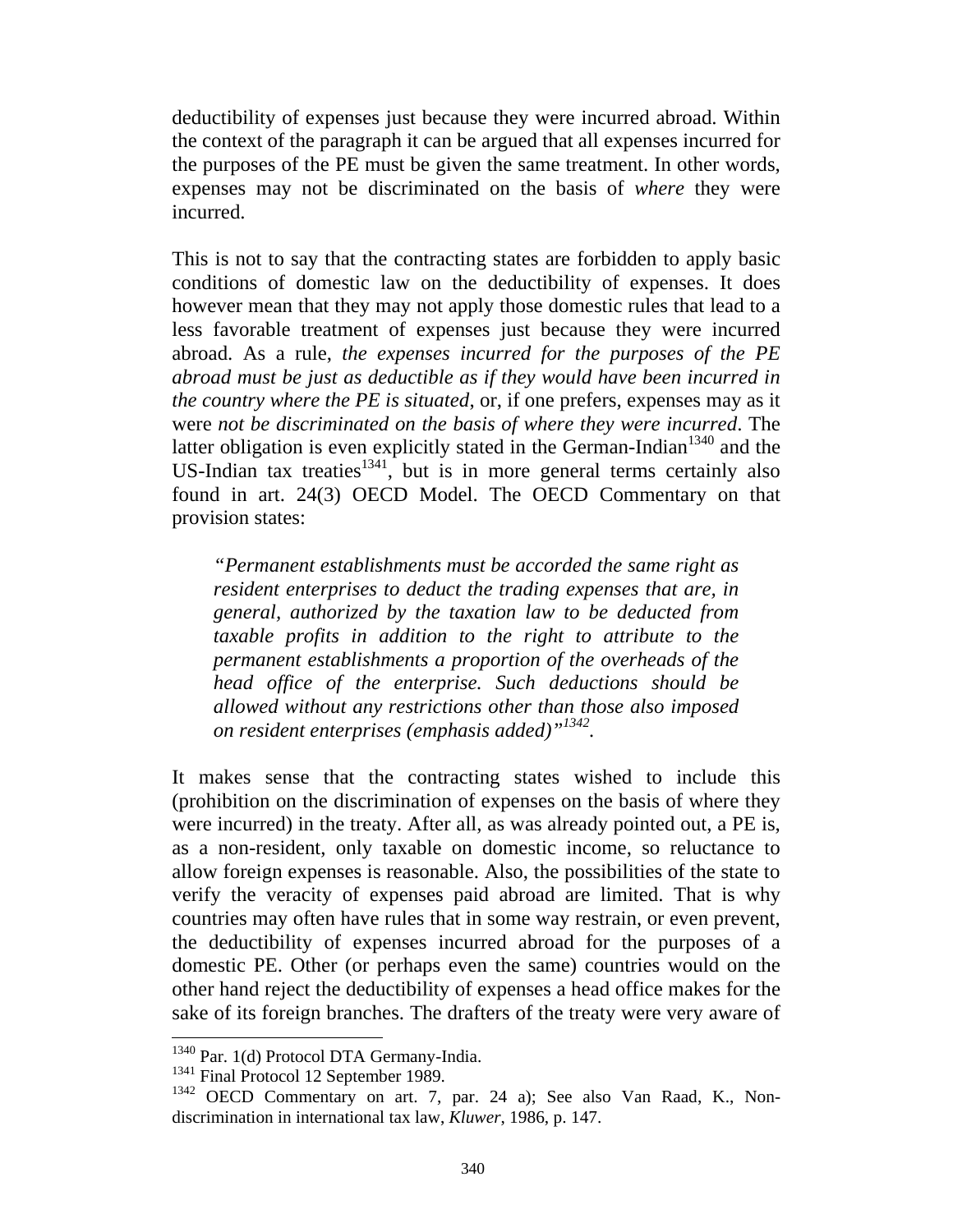these circumstances, and wished to make sure that also in this respect, the overlapping of domestic tax laws did not lead to double taxation.

Consequently, certain restrictions or conditions found in domestic law on the deductibility of foreign expenses that were incurred for the purposes of the PE, and that only affect expenses incurred abroad, cannot be applied in a treaty situation. Clearly, such would be the case if domestic law rejects all expenses incurred abroad. The same goes however when a higher burden of proof is required for expenses required abroad than for domestically incurred expenses (for example, to be "necessary for" instead of just "related to" the PE) under domestic law and regulations. In my view, tougher requirements on documentation may also be deemed incompatible with art. 7(3) if they are unreasonably more strict than domestic rules<sup>1343</sup>. Also, requiring that foreign expenses must have been really paid while domestic expenses are deductible when incurred, would not be compatible with art. 7(3).

#### **3. Head Office Expenses of Permanent Establishments under Art. 7(3) of the UN Model: Derogations with the OECD Model**

#### 3.1.General remarks

 $\overline{a}$ 

The UN Model deviates on several points from the OECD Model Tax Convention. Although executive and general administrative expenses are also under the UN Model Tax Convention allowed as a deduction for the PE, no such deduction may be made in respect of *interest, royalties and fees or other similar payments in return for the use of patents or other rights*, *or by way of commission, for specific services performed or for management*.

The text of art. 7(3) of the UN Model is as follows<sup>1344</sup>:

In the determination of the profits of a permanent establishment, there shall be allowed as deductions

 $1343$  A translation of certain documents would not be an unreasonable requirement, but demanding a certificate signed by the foreign tax authorities about the veracity of every expense, for example, is in my view incompatible with art. 7(3) and 24(3).

 $1344$  The text of art. 7(3) of the UN Model was not changed in 2001. Note that the UN Model 2001 still reads: "In the determination of the profits…" just like in the 1963 OECD Model. Since 1977, the OECD Model reads: "In determining the profits…". Although the Ad Hoc Group of Experts set out to adopt the UN Model to the more recent OECD version wherever possible, the first sentence of 7(3) has apparently been overlooked.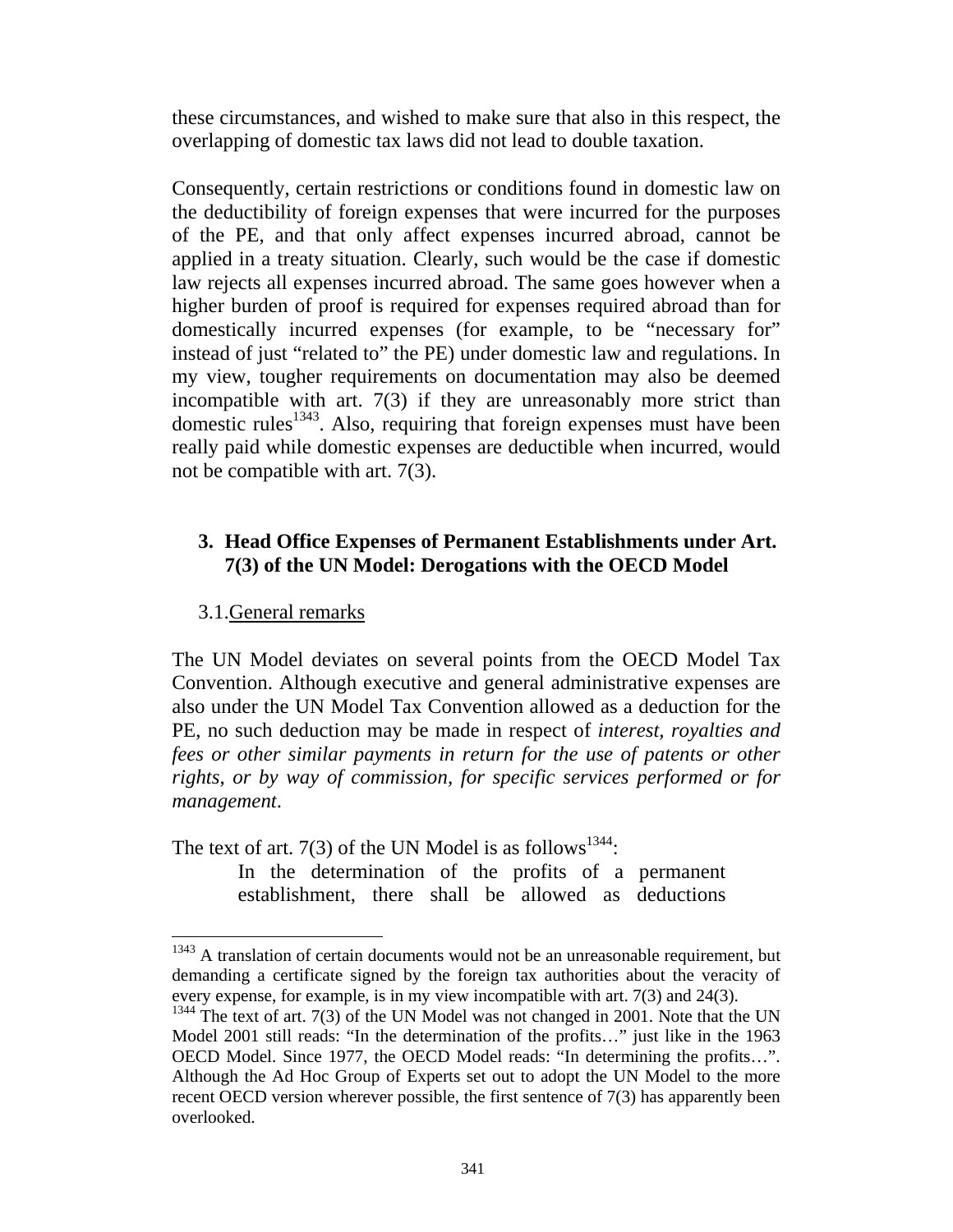expenses which are incurred for the purposes *of the business* of the permanent establishment including executive and general administrative expenses so incurred, whether in the State in which the permanent establishment is situated or elsewhere. *However, no such deduction shall be allowed in respect of amounts, if any, paid (otherwise than towards reimbursement of actual expenses) by the permanent establishment to the head office of the enterprise or any of its other offices, by way of royalties, fees or other similar payments in return for the use of patents or other rights, or by way of commission, for specific services performed or for management, or, except in the case of a banking enterprise, by way of interest on moneys lent to the permanent establishment. Likewise, no account shall be taken, in the determination of the profits of a permanent establishment, for amounts charged (otherwise than towards reimbursement of actual expenses), by the permanent establishment to the head office of the enterprise or any of its other offices, by way of royalties, fees or other similar payments in return for the use of patents or other rights, or by way of commission for specific services performed or for management, or, except in the case of a banking enterprise, by way of interest on moneys lent to the head office of the enterprise or any of its other offices*. (difference with OECD Model in italics)

The reason for the UN reluctance to allow the deductibility of such expenses can be traced back to the Manual for Negotiating Tax Treaties between Developed and Developing Countries<sup> $1345$ </sup>. Under title V, Members from seven countries pointed out that through the allocation of inflated head office expenses, management fees and misallocation of research marketing expenses, they are losing tax revenue.

Partly because the UN addition already in 1980 went, perhaps unintentionally<sup>1346</sup>, further than the OECD Commentary, and partly

<sup>&</sup>lt;sup>1345</sup> "Tax Treaties Between Developed And Developing Countries, Sixth Report", 1976, Prepared By The United Nations Department Of Economic And Social Affairs (Part II).

 $1346$  There is some evidence that the UN Group of Experts believed that with this provision, they actually just restated explicitly and clarified the treatment of such expenses under the OECD Model (UN Commentary on 7/3, par. 1). It is now however accepted that the text of the addition goes further than only restating explicitly what would also be the result under the OECD Model.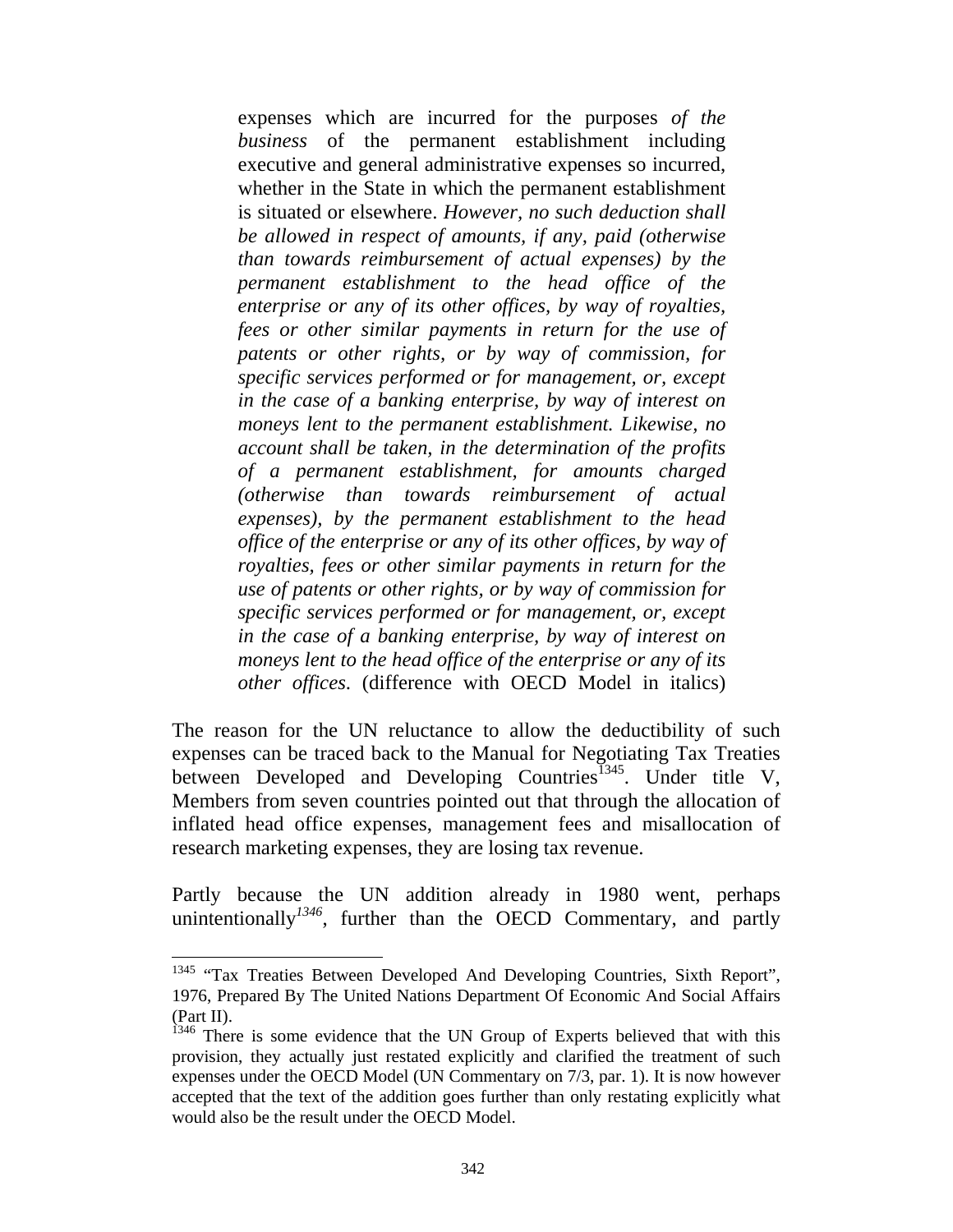because of the amended position the OECD has taken since 1994<sup>1347</sup>. there may now be a considerable difference in treatment of certain head office expenses depending on whether the tax treaty follows the OECD or the UN Model in art.  $7(3)^{1348}$ .

# 3.2."of the business of the PE"

The first deviation found in the UN Model (both 1980 and 2001) is the addition of "expenses which are incurred for the purposes *of the business of* the PE". The OECD Model does not mention the words in italic, which leaves "for the purposes of the PE". Does this distinction play a significant role in the interpretation of the paragraph? The UN Commentary does not offer any explanation on the reason for the small addition.

Because executive and general administrative are also included, however, the benefit of which is by their very nature more difficult to determine and attribute, one may not assume that only expenses which deliver an exclusive benefit for that particular PE's business are deductible.

In conclusion, therefore, it seems to me that the purpose of this addition was merely to reinforce the view that the expenses which are allocated to the PE must have a business connection with the activity of the PE, along the same lines as I argued above with respect to the OECD Model.

## 3.3. "specific services performed or management"

 $\overline{a}$ 

Expenses allocated to the PE that concern fees or commissions for "specific services performed" or "for management" are singled out as non-deductible under the UN Model version of art. 7(3). There are different ways to interpret the UN exception, and the confusion id mostly caused by the exception to the exception, namely "*otherwise than towards reimbursement of actual expenses".*

First, one could argue that internal services are not excluded, but the price charged for those services may only be based on expenses that were actually paid by the head office to perform the service. In case the head office performed a specific legal service using its own in-house lawyer, for example, only the salary of the lawyer, his travel expenses, his

 $1347$  The OECD Commentary on the subject was only changed in 1994, pursuant to the Report on Income of Permanent Establishments of 1993. This is 14 years after the publication of the UN Model Tax Convention 1980.

<sup>&</sup>lt;sup>1348</sup> Vogel, K. "Double Taxation Conventions",  $3<sup>rd</sup>$  edition, Kluwer, 1997, p. 451.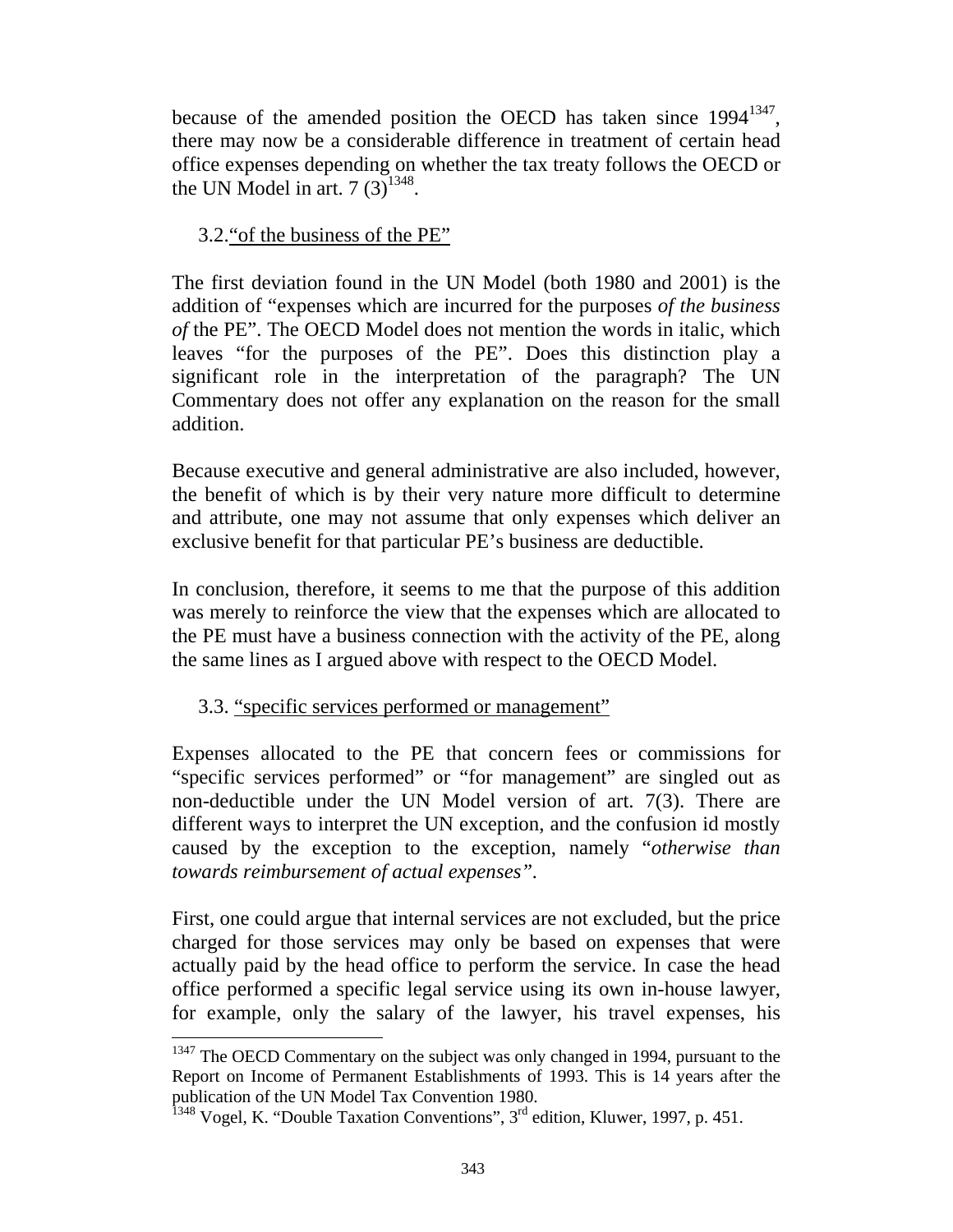administrative expenses, may be taken into account to allocate the cost to the PE. The legal service may not be charged at a market price. A second possible interpretation is that all internal services are excluded under the UN exception. Only services the head office obtained from third parties for the purposes of the business of the PE, may be allocated to that PE at the actual amount that was expended.

An example may illustrate the difference between the two interpretations. Imagine a PE of a bank that changes its computer software system. The PE decides it needs to train its employees on how to work with the new system. Two possibilities present itself: the head office could send some employees to instruct the PE's personnel, or an independent company could be hired. The independent company charges by hourly rates, which comes down to 200.000 USD. If the head office sends the instructors, the actual costs would be their salary during the time spent, increased with travel expenses, living expenses, costs to print manuals, etc. amounting to 120.000 USD. What may be deducted in case an internal service is performed?

In my view, the first interpretation (allowing the internal service, but without a profit margin) is the most in line with the context of the treaty provision. One must namely keep in mind that art. 7(2) is closely related to the application of art. 7(3) and due consideration must therefore be given to for as much as possible interpreting art. 7(3) in a manner consistent with what the result would have been for independent enterprises. Disallowing all consideration for intra-group services, whatever their price-level, is manifestly not what would have happened between independent enterprises $1349$ . It is also a result that is not consistent with art. 24(5). What is more, by allowing the internal service, but without a profit margin, the intention of the drafters of the UN Model, namely to avoid base erosion where possible, is still met. If the head office would for example charge a large management fee to its PE for purposes of base erosion, the larger part of that fee would not be deductible because it exceeds the mere actual costs of supplying the service (namely only the salary of managers involved, administration expenses, etc.). With respect to the example above 120.000 USD may thus be deducted by the PE if the head office furnishes the service. The 200.000 USD may only be deducted if the service is performed (possibly through the head office) by an outside party.

One could argue that since the intention of the drafters of the UN Model was to reduce the possibilities for tax avoidance, the taxpayer should be

<sup>&</sup>lt;sup>1349</sup> See for example the OECD Guidelines on transfer pricing, part V.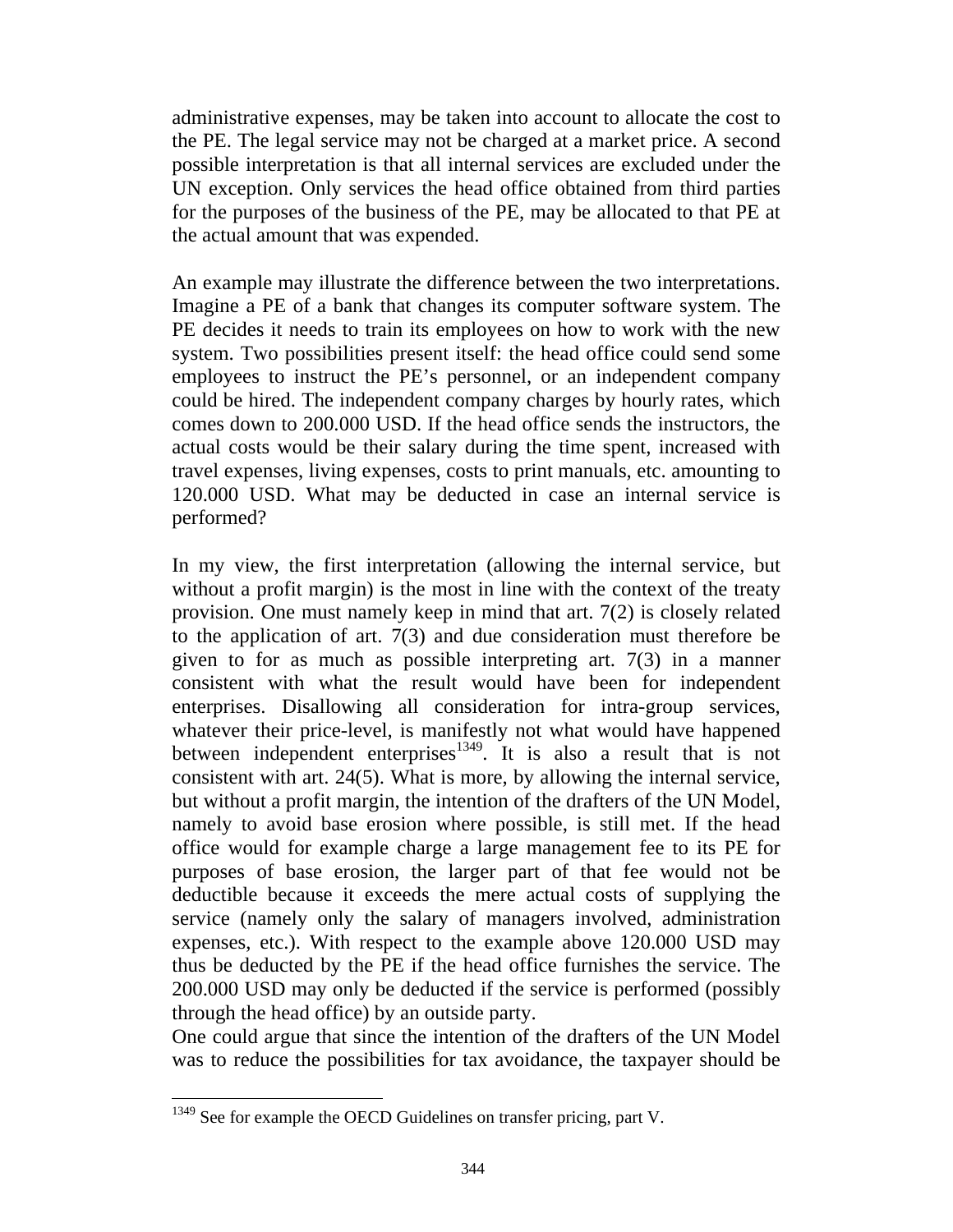able to deduct the expenses anyway if it can be demonstrated that no such motive exists. In my view, that would however be an example of treaty interpretation that is not supported by the plain meaning of the text (which does not mention the motivation of the taxpayer anywhere) and is therefore not to be used lightly. It do not think that this provision of the treaty can be interpreted as an obligation on the contracting state to allow the deduction once the taxpayer proves there is no tax avoidance motive. Also, domestic law and regulations may be more liberal in this respect than the treaty.

The UN exception does not address the concentration of services in a group services company. To avoid having much of their internal serviceexpenses disallowed, taxpayers such as banks could setup a group services company that would furnish the services to the branches of the enterprise, say for a software reorganization project, or for other expensive internal services. That way, art. 7(3) UN Model would not come into play because the services are not furnished by the head office. Instead, art. 5(3)b) UN Model may lead to source taxation but certainly not in all possible situations<sup>1350</sup>.

Expenses of this specific nature include cost contributions for research and development of products produced in the PE, specific management services (such as in case of a reorganization, or for trouble-shooting), training and staff education services which are only used in the PE, design and use of technology specifically made for the PE, etc.

## **4. Other Tax Treaties**

 $\overline{a}$ 

#### 4.1. Art. 7(3) in the US Model

The US Model tax treaty reads in art. 7(3):

"In determining the business profits of a permanent establishment, there shall be allowed as deductions expenses that are incurred for the purpose of the permanent establishment, including *a reasonable allocation of* executive and general administrative expenses, *research and development expenses, interest and other expenses incurred for the purposes* 

 $1350$  This author's article "P.E. implications when furnishing consulting services under OECD and UN Model Treaties", *Tax Notes International*, 21 May 2001, p. 2623- 2636.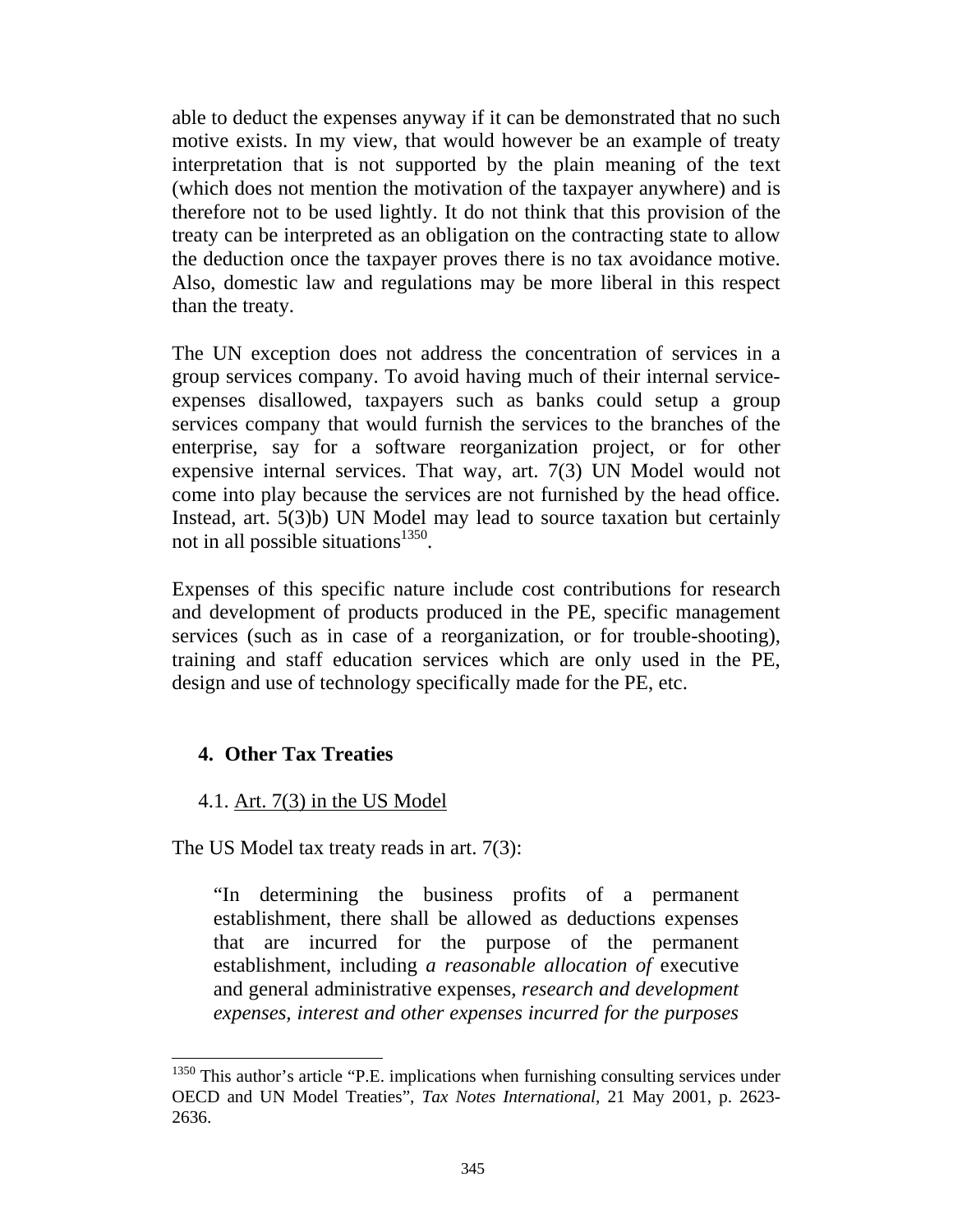*of the enterprise as a whole (or part thereof which includes the permanent establishment),* whether incurred in the state in which the permanent establishment is situated or elsewhere" (difference with OECD Model in italics)

The Technical Explanation to the US Model points out that "This rule is not limited to expenses incurred exclusively for the purposes of the PE, but includes a reasonable allocation of expenses incurred for the enterprise as a whole"<sup>1351</sup>. Indeed, as the Technical Explanation also notes, the US Model is in this respect in substance the same as the OECD Model, but more detailed $^{1352}$ .

#### 4.2.Variations on art. 7(3) in tax treaty practice

Several variations on art. 7(3) can be found in particular tax treaties which are not in line with the OECD or even the UN Model. A brief inquiry has shown that three different kinds of additions to the Models can be found.

#### *a) Reservation for applying domestic law*

Certain tax treaties provide that while expenses incurred for the purpose of the PE are deductible whether they are incurred in the state where the PE is situated or elsewhere, such deduction is still subject to the domestic law of the state where the PE is located.

As an example, art. 7(3) of the Canada-Hungary<sup>1353</sup> tax treaty may be quoted:

"In the determination of the business profits of a permanent establishment, there shall be allowed those expenses *that are deductible under the laws of the contracting state in which the permanent establishment is situated* and that are incurred for the purposes of that permanent establishment including executive and general administrative expenses, whether incurred in the state in which the permanent establishment is situated or elsewhere" (emphasis added).

Similar provisions can for example be found in the Canadian tax treaties with India<sup>1354</sup>, Argentina<sup>1355</sup> (Protocol) and Lebanon<sup>1356</sup>. Certain Indian

<sup>&</sup>lt;sup>1351</sup> Technical Explanation, par. 95.

<sup>&</sup>lt;sup>1352</sup> Technical Explanation, par. 95.

<sup>1353</sup> Canada-Hungary DTA, April 15, 1992, art. 7(3).

<sup>1354</sup> Canada-India DTA, January 11, 1996 (new), art. 7(3).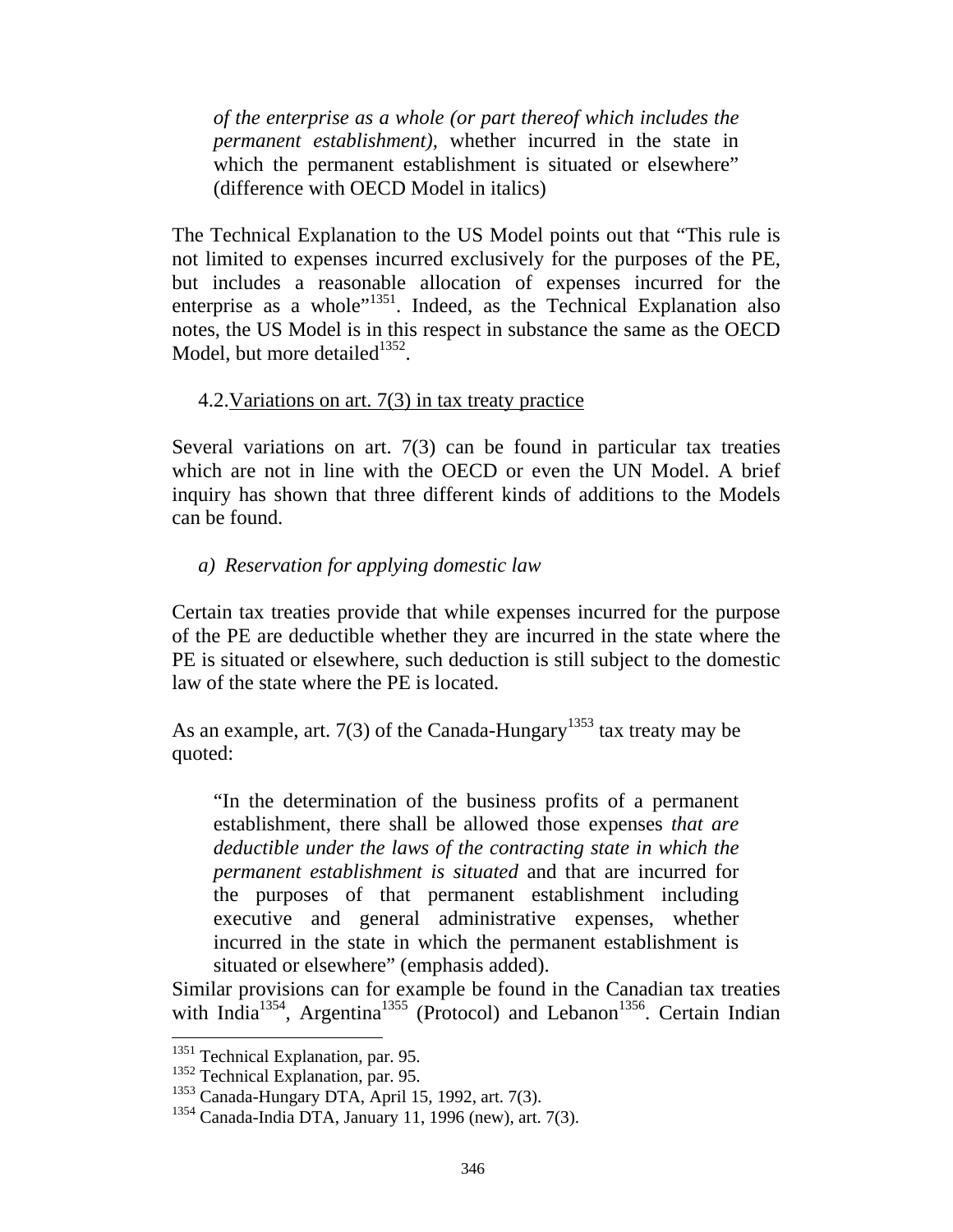treaties such as those with Australia<sup>1357</sup>, Bangladesh<sup>1358</sup>, Belgium<sup>1359</sup>, France<sup>1360</sup>, Germany<sup>1361</sup> and the US<sup>1362</sup> contain a similar reservation, as does the Malaysian treaty with Bangladesh<sup>1363</sup>, the French treaty with Australia<sup>1364</sup>.

Treaties that have such a reservation must, in my opinion, not be interpreted differently than was explained above. It is true that, too a certain extent, domestic law is not interfered by treaty law when it poses conditions to the deductibility of expenses. One may think of requirements relating to documents to be submitted as proof, the taxable period expenses may be deducted and general exceptions on the deductibility on certain expenses (such as entertainment expenses)<sup>1365</sup>. The reservations of the type discussed here may in any event be seen as an explicit authorization for subjecting the deductibility to *such general rules of internal law*, rules that in my view might be applied also without such reservation. That is however all which may be deduced from this reservation. It may not be interpreted to allow the contracting states to subject the deduction to all rules of internal law. We must assume that the contracting states did have the intention to commit themselves to something more than to what their own domestic law already provided for. The opposite interpretation would come down to disregarding almost half of the text of the paragraph (in the example of Canada-Hungary DTA), namely "and that are incurred for the purposes of that permanent establishment including executive and general administrative expenses, whether incurred in the state in which the permanent establishment is situated or elsewhere". If the contracting states wished to simply apply their domestic law with respect to the expenses of a PE, why bother adding the rest of the text? Why does the text not simply read: "In the determination of the business profits of a permanent establishment, there shall be allowed those expenses that are deductible under the laws of the contracting state in which the permanent establishment is situated"?

 <sup>1355</sup> Canada-Argentina DTA, April 29, 1993, art. 7(3).

<sup>1356</sup> Canada-Lebanon DTA, December 29, 1998, art. 7(3).

<sup>1357</sup> India-Australia DTA, July 25, 1991, art. 7(3).

<sup>1358</sup> India-Bangladesh DTA, August 27, 1991, art. 7(3).

 $1359$  India-Belgium DTA, April 26, 1993 (new), art. 7(3).

 $1360$  India-France DTA, September 29, 1992, art. 7(3)(a).

<sup>1361</sup> Germany-India DTA, art. 7(3) and (4).

<sup>&</sup>lt;sup>1362</sup> Final Protocol 12 September 1989.

<sup>1363</sup> Malaysia-Bangladesh DTA, April 19, 1983, art. 7(3).

 $1364$  Protocol (relating to the DTA of 1976) of June 19 1989 art. 6(3).

<sup>&</sup>lt;sup>1365</sup> See above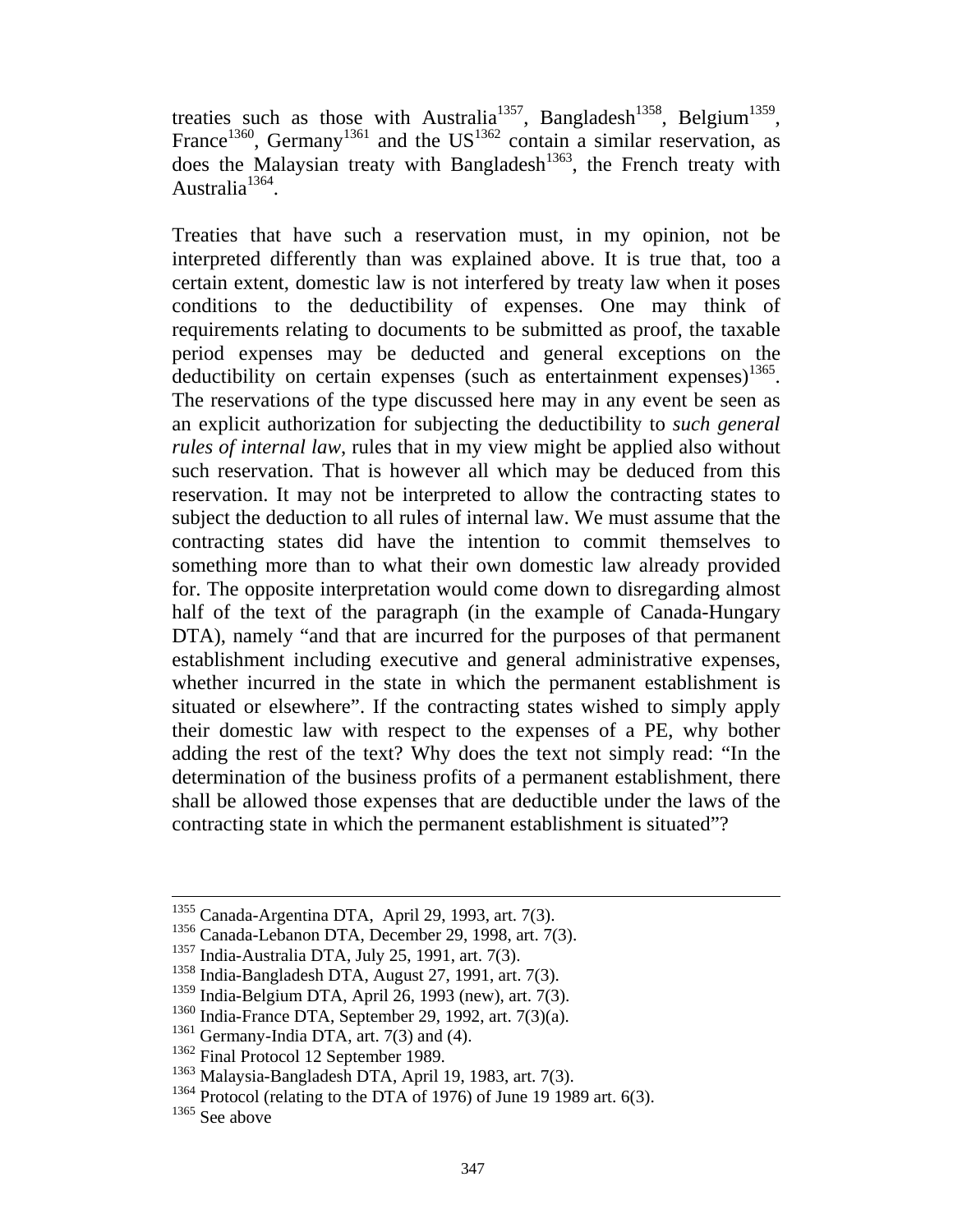This argument may be seen in the light of the object and purpose of tax treaties, which is to avoid double taxation by means of restrictions on the domestic tax laws of the contracting states. In view of this object and purpose, it is clear why the contracting undertook the effort to include art. 7(3), even with a reservation. The treaty (the reservation) cannot be interpreted in such a manner that the treaty adds to the conditions that already exist for deductibility under domestic law rather than it eliminates them, and thus increases the likelihood of double taxation rather than reducing it. This is manifestly in contradiction with the object and purpose of double taxation conventions, and therefore it is warranted to give a rather strict interpretation to the type of reservations that are discussed here.

The US Treasury Technical Explanation of the US-Indian tax treaty [a treaty that includes a reservation for applying domestic law in art. 7(3)] does *not* support my interpretation of such reservations. With respect to that treaty, the US Treasury seems to accept that, pursuant to the reservation, the deductibility of (head office) expenses incurred abroad for the purposes of the PE are subject to all rules of domestic law, even those which conflict with the general principle of the paragraph:

*"Paragraph 3 provides that in determining the business profits of a permanent establishment, deductions shall be allowed for expenses incurred for the purposes of the permanent establishment. Deductions are to be allowed regardless of where the expenses are incurred. The paragraph specifies that a deduction is to be allowed for a reasonable allocation of expenses for research and development, interest, executive and general administrative expenses and other expenses incurred for the purposes of the enterprise as a whole (or the part thereof which includes the permanent establishment). The language of this paragraph differs from that in the U.S. Model in one significant respect. Under the U.S. Model, deductions are not subject to the limitations of local law which may conflict with the general principle of the paragraph. Paragraph 3 in the Convention provides for such deductions in accordance with the provisions of and subject to the limitations of the taxation laws of the State in which the permanent establishment is situated.* 

*Indian law limits certain deductions of a permanent establishment with respect to head office expenditures. The deduction of amounts characterized as executive and general*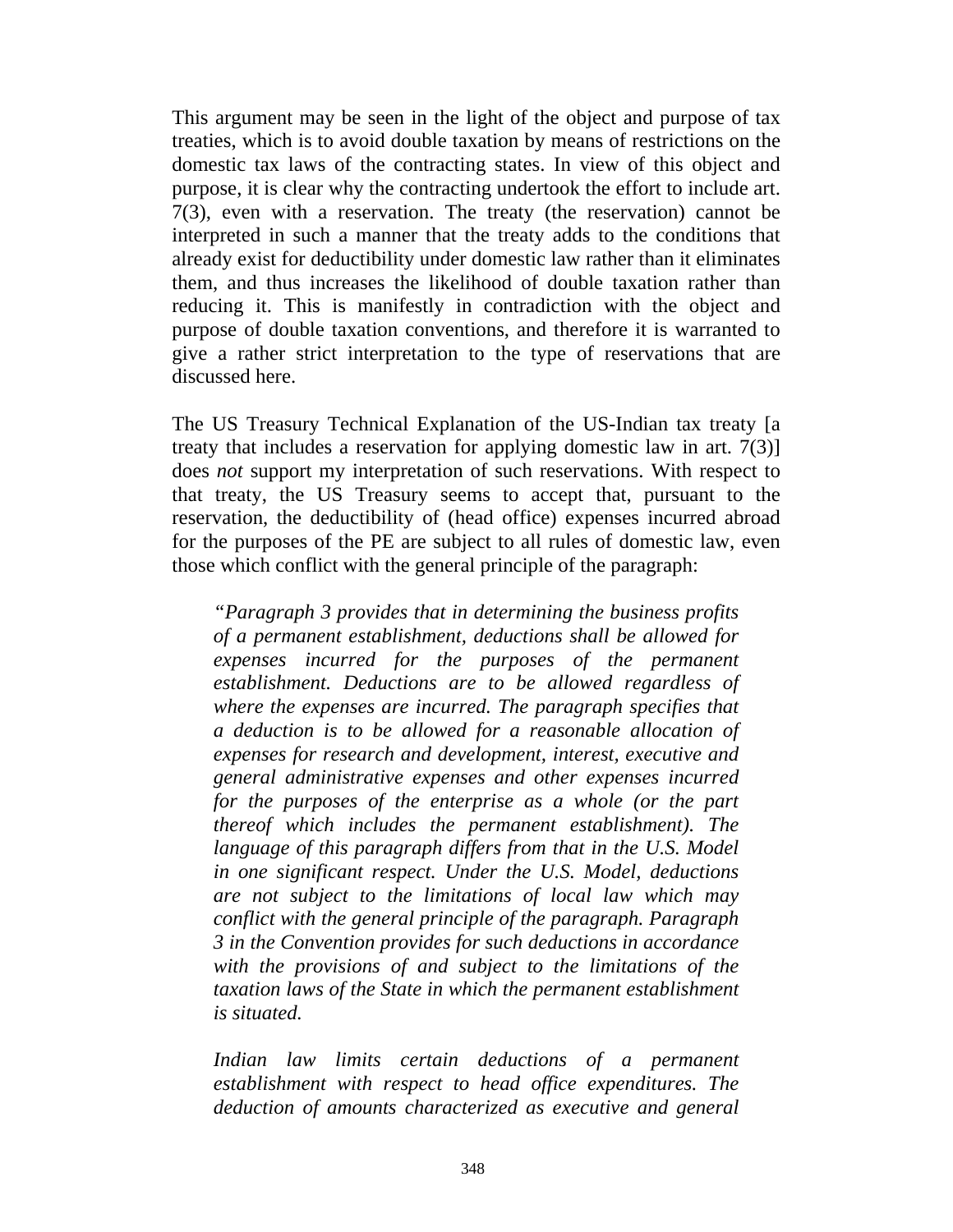*administration expenditures (not interest) is capped at five percent of the adjusted total income of the permanent establishment. This limitation was included in the Convention because of the difficulties India has had in verifying claimed deductions for head office expenses and because of the desire of the Indians to avoid litigation on this issue. In practice, the Indian taxing authority does not inquire extensively into deductions that do not exceed the five percent cap. The amount permitted to be deducted is understood by India to be an approximate average of head office executive and general administrative expense incurred by non-Indian companies for the purpose of their permanent establishments in India. However, the rule does not provide absolute certainty that U.S. companies with a permanent establishment in India will be able to deduct from their income subject to Indian tax the entire amount of head office expense incurred for the purpose of the permanent establishment"1366.* 

On the other hand, with respect to similar but not identical terms in the US treaty with Lithuania ("a contracting state may, consistent with its law impose limitations on deductions, so long as these limitations are consistent with the concept of net income"<sup>1367</sup>) the US Treasury downplays the effect of such a reservation. Now, it seems that only general, less important limitations (such as entertainment expenses) may be applied as a consequence of the reservation:

*"The last sentence of the paragraph, which is neither in the U.S. Model nor in the OECD Model, allows each Contracting State, consistent with its law, to impose limitations on the deductions taken by the permanent establishment as long as the limitations are consistent with the concept of net income. This language was provided at the request of the Lithuanian delegation. The language allows the United States and Lithuania to place limits on certain deductions, for example, entertainment expenses. However, it would not permit the Contracting States to deny a deduction for wages or interest expenses since such expenses are so fundamental that denial of* 

<sup>&</sup>lt;sup>1366</sup> US Treasury Technical Explanation on the US-Indian DTA of 12 September 1989, par. 5 and 6 on art. 7.

<sup>1367</sup> US-Lithuania DTA, January 15 1998, art. 7(3).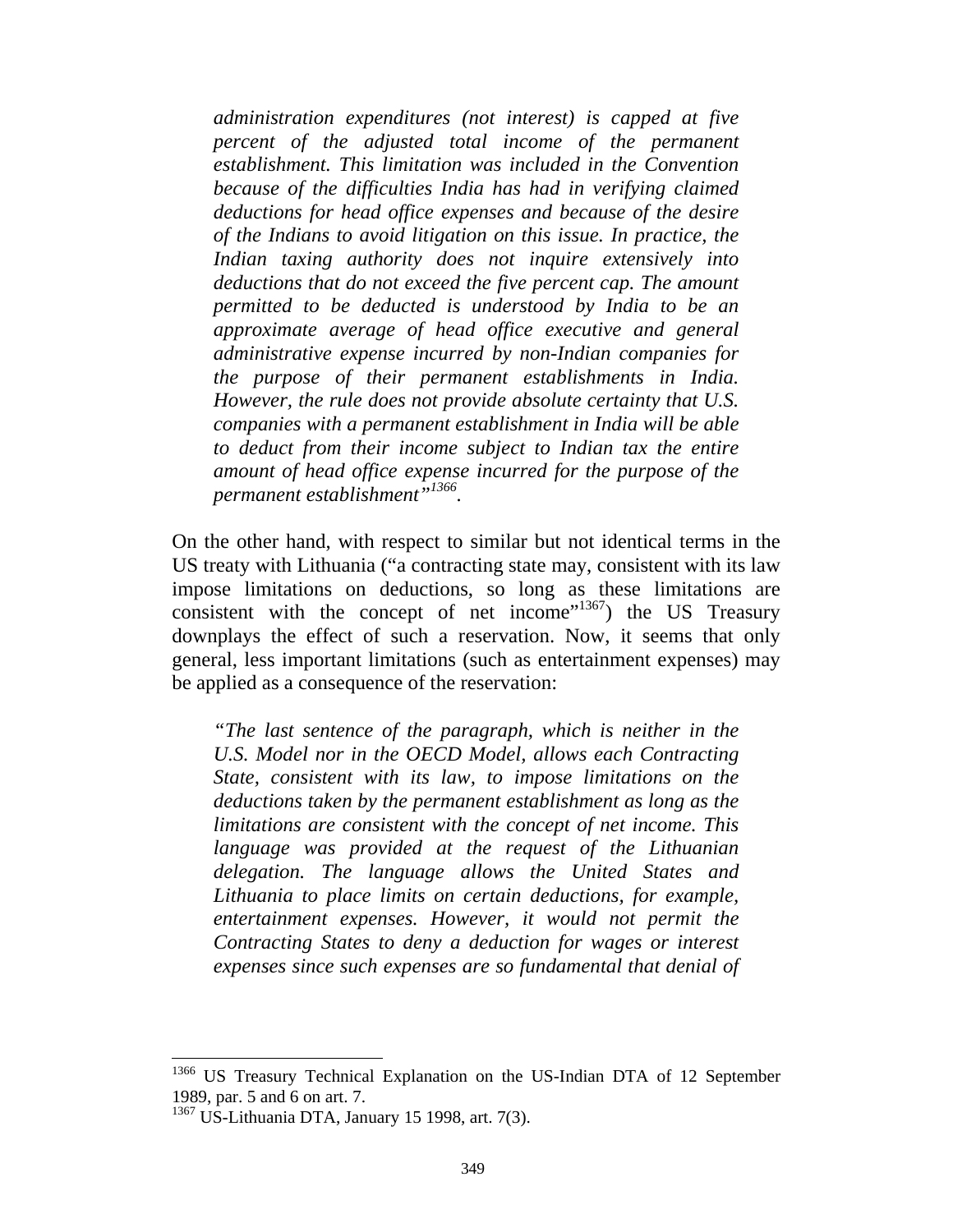*deductions would be inconsistent with the concept of net income"1368.* 

*b) Additional reference to an independent enterprise* 

Certain tax treaties adopt the reference art. 7(2) makes to independent enterprises once more in art. 7(3). As in the treaty between Malaysia and Canada<sup>1369</sup>, an addition to that effect reads:

"…expenses *which would be deductible if the permanent establishment were an independent enterprise*…(emphasis added)"

Similar provisions are found (among others) in the Canadian treaties with Jamaica<sup>1370</sup> and Malaysia, and the Malaysian treaties with Albania<sup>1371</sup>, Australia<sup>1372</sup>, Austria<sup>1373</sup>, Bangladesh<sup>1374</sup>, Belgium<sup>1375</sup>, Finland<sup>1376</sup>, Taiwan<sup>1377</sup> and the Czech Republic<sup>1378</sup>. See also Australia's treaties with Argentina<sup>1379</sup>, the Philippines<sup>1380</sup> and South Africa<sup>1381</sup>; the UK's tax treaties with Austria<sup>1382</sup>, Cyprus<sup>1383</sup>, Malta<sup>1384</sup>, Morocco<sup>1385</sup>, Israel<sup>1386</sup>, Jamaica<sup>1387</sup> Japan<sup>1388</sup> and Kenya<sup>1389</sup>; France with Singapore<sup>1390</sup>.

<sup>&</sup>lt;sup>1368</sup> US Treasury Technical Explanation to the US-Lithuanian DTA of 15 January 1998, par. 102.; Art. 7(3) of the US treaty with Latvia and its Technical Explanation are identical to the ones with Lithuania.

<sup>1369</sup> Malaysia-Canada DTA, October 15, 1976, art. 7(3).

<sup>1370</sup> Canada-Jamaica DTA, March 30, 1978 (new), art. 7(3).

<sup>1371</sup> Malaysia-Albania DTA, January 24, 1994, art. 7(3).

<sup>1372</sup> Malaysia-Australia DTA, August 20, 1980, art. 7(3).

<sup>1373</sup> Malaysia-Austria DTA, September 20, 1989, art. 7(3).

<sup>1374</sup> Malaysia-Bangladesh DTA, April 19, 1983, art. 7(3).

<sup>1375</sup> Malaysia-Belgium DTA, October 24, 1973, art. 7(3).

<sup>1376</sup> Malaysia-Finland DTA, March 28, 1984, art. 7(3).

<sup>1377</sup> Malaysia-ROC DTA, July 23, 1996, art. 7(5).

 $1378$  Malaysia-Czech Republic DTA, March 8, 1996, art. 7(3).

<sup>1379</sup> Australia-Argentina DTA, July 1, 1999, art. 7 (3).

<sup>1380</sup> Australia-Philippines DTA, May 11, 1979, art. 7 (3).

<sup>1381</sup> Australia-South Africa DTA, July 1, 1999, art. 7(3).

 $1382$  UK-Austria DTA, April 30, 1969, art. 7(3) (other than expenses which would not be deductible if the permanent establishment were a separate enterprise).

<sup>1383</sup> UK-Cyprus, June 20, 1974, art. 8(3).

<sup>1384</sup> UK-Malta, May 12, 1994, art.7(3).

 $1385$  UK-Morocco, September 8, 1981, art.7(3).

<sup>1386</sup> UK-Israel, September 26, 1962, art. 3(4).

<sup>&</sup>lt;sup>1387</sup> UK-Jamaica, March 16, 1973, art. 5(4).

<sup>1388</sup> UK-Japan, February 10, 1969, art. 8(3).

<sup>1389</sup> UK-Kenya, July 31, 1973, art. 8(3).

<sup>1390</sup> France-Singapore DTA, September 9, 1974, art. 7(3).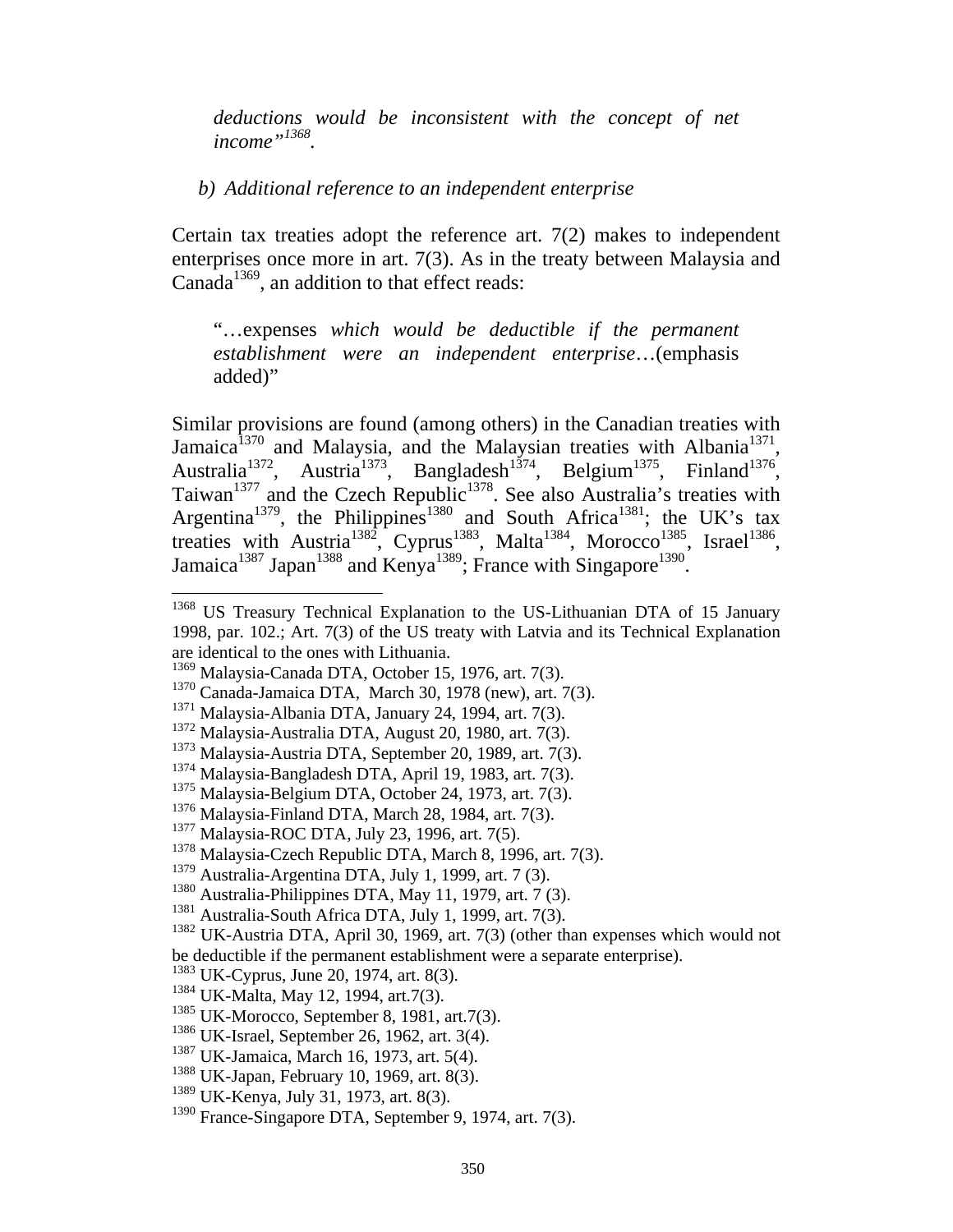With this additional reference to art. 7(2), the contracting states intend to point out beyond any doubt that the arm's length standard likewise applies for expenses of the  $PE^{1391}$ . In my view, as was already pointed out above, even without stating so explicitly, "incurred for the purposes of the PE" in art.  $7(3)$  must be explained within the context of art.  $7(2)$ , namely with reference to what an independent enterprise would have done. The text of the OECD Model, however, leaves some doubt on this issue, because art. 7(2) starts with "subject to the provisions of paragraph 3…", which is one reason why the contracting states may state so explicitly. This question was also considered in the Discussion Draft<sup>1392</sup>, where it was suggested that no modification of the arm's length standard was intended for art. 7(3), admitting however that another interpretation cannot be excluded.

*c) Expenses "directly related", "related" or "attributable to the activities" of the PE* 

Certain tax treaties have adopted a specification in art. 7(3) which states that only expenses "directly related" to the PE may be deducted, while not excluding executive and general administration expenses. This mention can i.e. be found in the UK-Italian tax treaty<sup>1393</sup>. Thailand also has a few tax treaties which deviate from both the UN and the OECD Model in this respect. The Thai treaties with Belgium<sup>1394</sup>, Canada<sup>1395</sup> and the UK $^{1396}$  require the expenses to be "related" (UK) or "directly related" to the PE.

It is unclear how "directly related" must be interpreted. Surely, it does not mean that only expenses made for the exclusive benefit of the PE may be deducted, because "executive and general administration expenses" (which are never in the exclusive benefit of the PE) have not been excluded from the paragraph<sup>1397</sup>. Therefore, it seems to me that by adding "directly related" to the treaty text, while keeping the reference to executive and general administration expenses, the contracting states only meant to emphasize that a business connection with the PE must be

<sup>&</sup>lt;sup>1391</sup> OECD Commentary art. 7, par. 17.

<sup>&</sup>lt;sup>1392</sup> Discussion Draft, par. 168-173.

<sup>&</sup>lt;sup>1393</sup> UK-Italy DTA, October 21, 1988, art. 7(3).

 $1394$  Thailand-Belgium DTA, October 16, 1978, art. 7(3).

<sup>1395</sup> Thailand-Canada DTA, April 11, 1984, art. 7(3).

<sup>1396</sup> Thailand-UK DTA, February 18, 1981, art. 8; See also UK-Morocco DTA, September 8, 1981, art.7 (3).

 $1397$  See also the Belgian Commentary of the Thai-Belgian tax treaty: Com. Ov 7/301.1.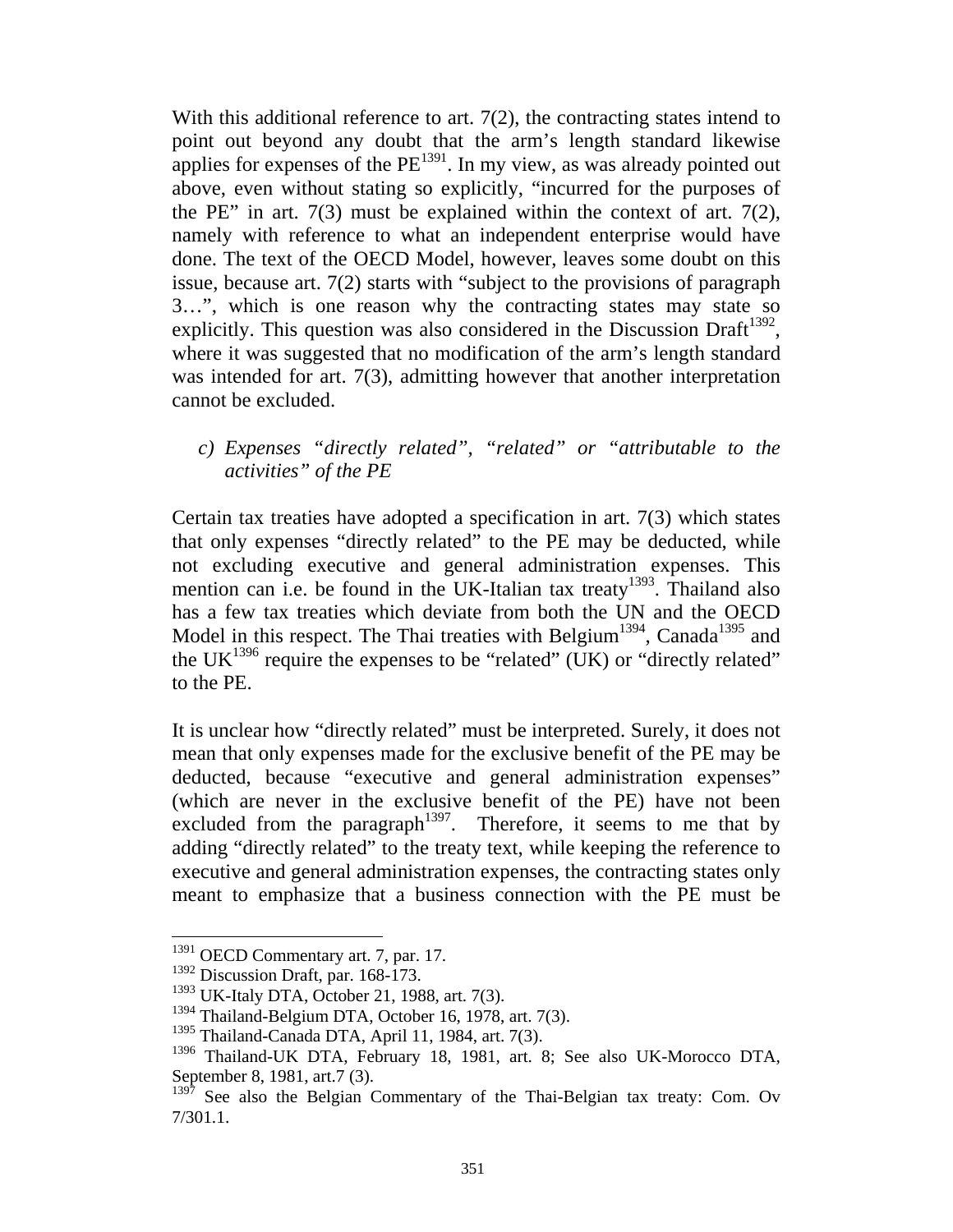demonstrated for all expenses allocated to it. In essence, therefore, there is no real difference with art. 7(3) of the OECD Model<sup>1398</sup>.

The same reasoning as above can in my opinion be applied to "expenses that are attributable to the activities of the permanent establishment" such as in art. 7(3) of the US-Italy tax treaty, as long as executive and general administrative expenses are not omitted $1399$ . The US Technical Explanation for that treaty supports this view<sup>1400</sup>.

#### **5. Summary**

In almost all countries, a PE is, in the country where it is situated, only taxable on net-profit it has realized within that country. To determine that net-profit, expenses of the PE must obviously be taken into account. No special problems arise for expenses that were made by the PE, in the exclusive benefit of the PE, in the country where it is located. But there are several reasons why problems may arise in connection to the deduction of other expenses, namely those which have to be "paid" to the head office. First of all, those expenses are incurred abroad while a PE is only taxable on domestic income. Secondly, certain expenses such as executive and general administrative expenses are not incurred of the exclusive benefit of the local PE as the requirement may be under domestic law. Thirdly, because tax authorities are wary that expenses for head office services are "abused" for tax avoidance and profit repatriation purposes, a concern closely connected to the reduced possibilities for obtaining foreign information. And finally, because no real contracts can exist between head office and PE in the legal sense of the word.

  $1398$  One can reach the same conclusion by following another line of reasoning. In any event, the specification of "directly related" must be interpreted so that it does not contradict the mention of executive and general administration expenses in the same paragraph. What if one assumes that this specification excludes expenses the head office made for the purposes of the overall enterprise, including the PE, but which cannot be deemed of an "executive" of "general administrative" nature? Above, problems related to the lack of definition of "executive and general administration expenses" were already pointed out. If this interpretation is followed, "directly related" means that certain head office expenses such as research or a special publicity campaign, are only deductible by the PE is they directly relate to it. Such is, in my view, however also the case under art. 7(3) of the OECD Model.

<sup>&</sup>lt;sup>1399</sup> US-Italy DTA, August 25, 1999, art. 7(3).

<sup>&</sup>lt;sup>1400</sup> US Treasury Technical Explanation to the US-Italian tax treaty of 25 August 1999, par. 95 ("in substance the same as the US Model…")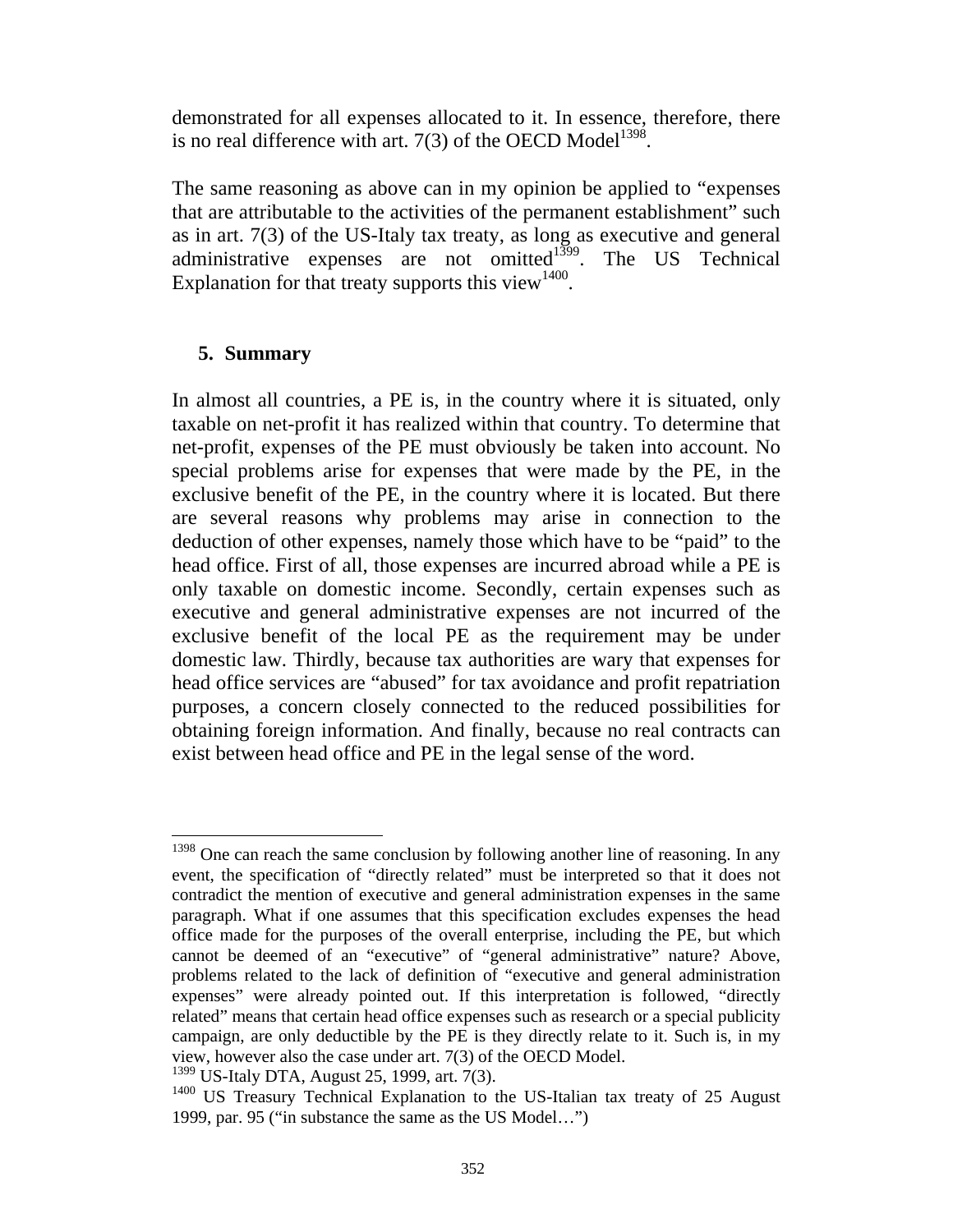On the other hand it has to be recognized that, probably even more so than is the case with local subsidiaries of multinational enterprises, the PE to a certain depends on the business functions of the head office to carry out its business activity, and that expenses incurred by the head office for the benefit of the PE should be taken into account if the taxable net-profit is to approximate the commercial net-profit. Also, for all the reasons stated above, there is a high likelihood that economic double taxation might occur between head office and PE.

The most important tax treaty-answers, found in art. 7(3) of the **OECD Model**, to these problems can be summarized as follows:

- (1)Article 7(3) imposes a duty upon the contracting states to allow the expenses that qualify for the other conditions found in the paragraph for deduction. It is not merely an attribution rule and when deductibility is in order under the treaty, most provisions of domestic law to the contrary are overridden. Only the general rules concerning the deductibility of expenses, that apply to resident enterprises as well, can be called upon to disallow an expense that otherwise qualifies, such as rules concerning timing and exceptions for certain expenses (e.g. entertainment expenses);
- (2)The main condition of art. 7(3) is that the expenses must be "incurred for the purposes of the PE". This means that a business connection must be demonstrated. It is not enough to argue that all expenses of the whole enterprise necessarily, automatically, also benefit its PE's. This condition must be seen in the context of art. 7(2): A (head office) expense may be deemed to have been incurred in the purpose of the PE if an independent enterprise would also have made it;
- (3)The reference in art. 7(3) to "executive and general administrative expenses" can be seen as a recognition of the fact that it is not necessary to demonstrate an exclusive, or immediate benefit for the PE when deducting a head office expense (e.g. a global PR campaign);
- (4)Article 7(3) also introduces a rule against the discrimination of expenses on the basis of where they were incurred, comparable to art. 24(4). Consequently, rules of domestic law that render the treatment of expenses incurred abroad les favorable, are to be considered in conflict with the treaty.